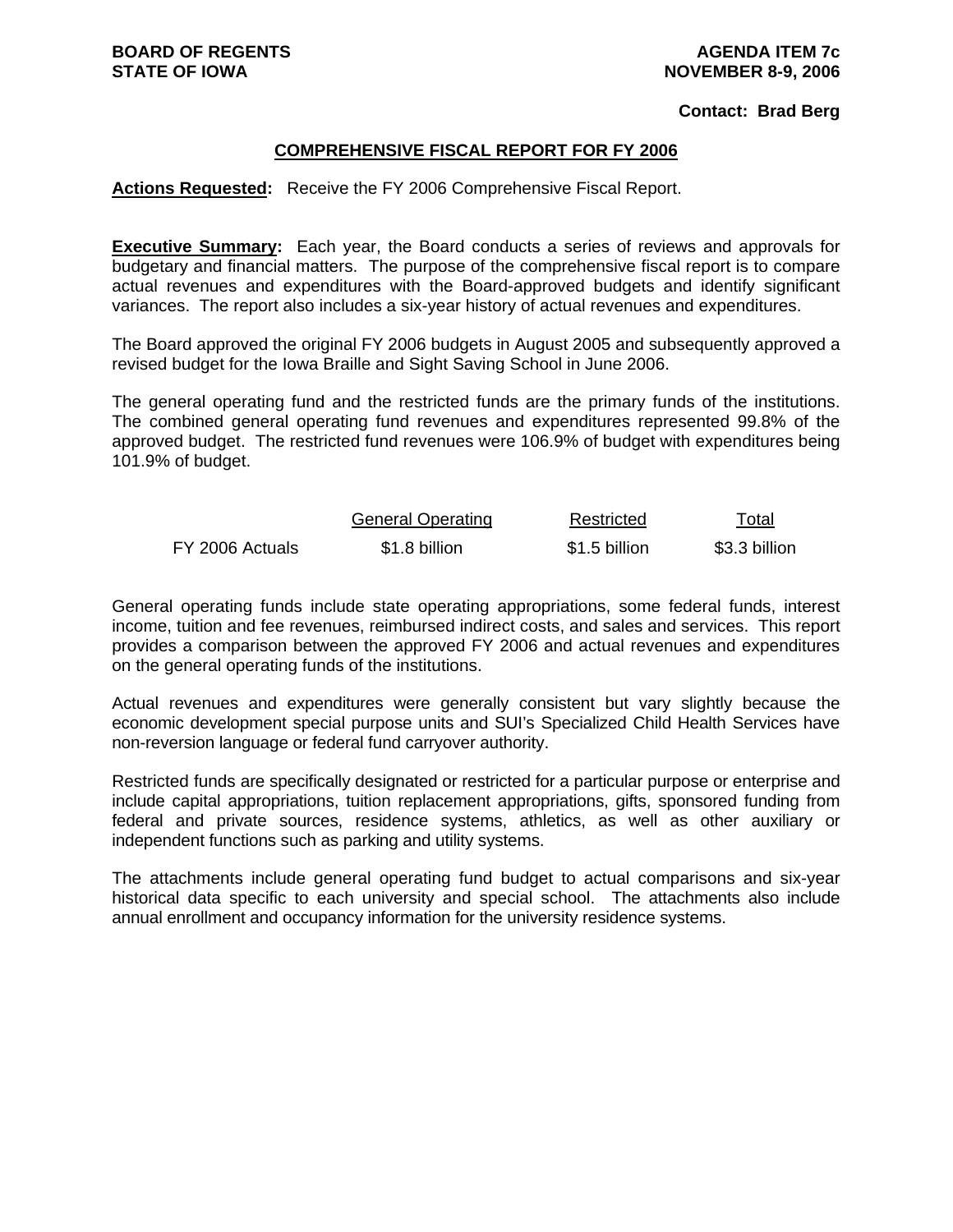### **BOARD OF REGENTS AGENUS AGENDA ITEM 7c STATE OF IOWA** PAGE 2

# General Operating

|                                  | <b>FY 2006</b>                         | <b>General Operating Fund - All Institutions</b> |                          |                                 |
|----------------------------------|----------------------------------------|--------------------------------------------------|--------------------------|---------------------------------|
|                                  | <b>Board Approved</b><br><b>Budget</b> | <b>Actual</b>                                    | Variance<br>(Over/Under) | Actual as % of<br><b>Budget</b> |
| <b>REVENUES</b>                  |                                        |                                                  |                          |                                 |
| <b>APPROPRIATIONS</b>            |                                        |                                                  |                          |                                 |
| General                          | \$<br>615,472,085                      | \$<br>615,472,085                                | \$                       | 100.0%                          |
| Other                            | 263,142                                | 264.600                                          | 1,458                    | 100.6%                          |
| <b>RESOURCES</b>                 |                                        |                                                  |                          |                                 |
| <b>Federal Support</b>           | 15,824,042                             | 15,490,305                                       | (333, 737)               | 97.9%                           |
| Interest                         | 2,764,672                              | 3,677,859                                        | 913,187                  | 133.0%                          |
| <b>Tuition and Fees</b>          | 442,989,184                            | 442,547,590                                      | (441, 594)               | 99.9%                           |
| <b>Reimbursed Indirect Costs</b> | 67,582,469                             | 64,211,699                                       | (3,370,770)              | 95.0%                           |
| Sales and Services               | 643,326,228                            | 642,925,056                                      | (401, 172)               | 99.9%                           |
| Other Income                     | 3,503,859                              | 2,841,274                                        | (662, 585)               | 81.1%                           |
| <b>TOTAL REVENUES</b>            | \$<br>1,791,725,681                    | \$<br>1,787,430,468                              | \$<br>(4, 295, 213)      | 99.8%                           |
| <b>EXPENDITURES</b>              |                                        |                                                  |                          |                                 |
| Salaries                         | \$<br>1,244,441,469                    | \$<br>1,233,065,141                              | \$<br>(11, 376, 328)     | 99.1%                           |
| Prof. /Scientific Supplies       | 321,605,891                            | 320,223,691                                      | (1,382,200)              | 99.6%                           |
| <b>Library Acquisitions</b>      | 22,488,939                             | 22,818,803                                       | 329,864                  | 101.5%                          |
| Rentals                          | 2,162,016                              | 1,971,212                                        | (190, 804)               | 91.2%                           |
| <b>Utilities</b>                 | 68,149,170                             | 70,157,641                                       | 2,008,471                | 102.9%                          |
| <b>Building Repairs</b>          | 22,626,907                             | 36,120,813                                       | 13,493,906               | 159.6%                          |
| <b>Auditor of State</b>          | 318,000                                | 633,781                                          | 315,781                  | 199.3%                          |
| Equipment                        | 21,988,062                             | 12,268,813                                       | (9,719,249)              | 55.8%                           |
| Aid to Individuals               | 87,945,227                             | 90,392,350                                       | 2,447,123                | 102.8%                          |
| <b>TOTAL EXPENDITURES</b>        | \$<br>1,791,725,681                    | \$<br>1,787,652,245                              | \$<br>(4,073,436)        | 99.8%                           |

Expenditures for student financial aid were 20.4% of actual tuition revenues.

Salary expenditures were 99.1% of the approved budget and comprised 69.0% of total general fund expenses.

The institutions were required to reallocate a minimum of \$7.5 million to support areas of strategic importance and fund other cost increases. The institutions budgeted to reallocate \$25.1 million and actual FY 2006 reallocations totaled \$25.4 million.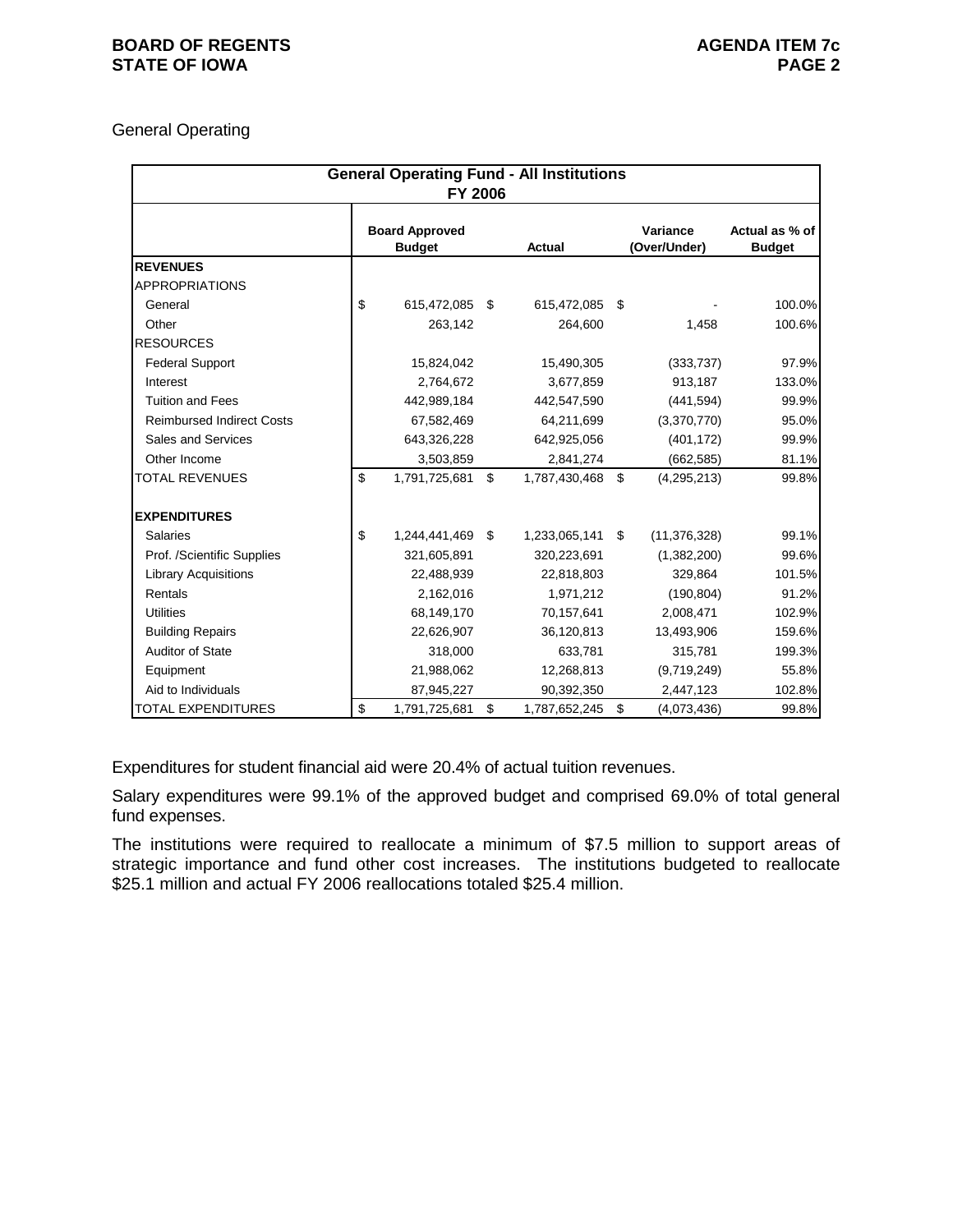### **BOARD OF REGENTS AGENUS AGENDA ITEM 7c STATE OF IOWA** PAGE 3

The table below reflects a 21.6% increase in FY 2006 total general fund revenues and expenditures when compared to FY 2001 and provides actual revenues and expenditures by category for the last six years. General state operating appropriations were \$77.6 million (11.2%) less in FY 2006 than in FY 2001.

|                                  |                     |                     | <b>General Fund - All Institutions</b><br>FY 2001 - FY 2006 |                     |                     |                     |
|----------------------------------|---------------------|---------------------|-------------------------------------------------------------|---------------------|---------------------|---------------------|
|                                  | FY 2001             | FY 2002             | FY 2003                                                     | FY 2004             | FY 2005             | FY 2006             |
| <b>REVENUES</b>                  |                     |                     |                                                             |                     |                     |                     |
| <b>APPROPRIATIONS</b>            |                     |                     |                                                             |                     |                     |                     |
| General                          | \$<br>693,060,885   | \$<br>640,053,903   | \$<br>622,437,810                                           | \$<br>591,507,314   | \$<br>590,922,798   | \$<br>615,472,085   |
| Other                            | 294,600             | 271,266             | 264,600                                                     | 262,635             | 264,610             | 264,600             |
| <b>RESOURCES</b>                 |                     |                     |                                                             |                     |                     |                     |
| <b>Federal Support</b>           | 14,488,015          | 15,716,908          | 15,275,956                                                  | 16,145,558          | 17,199,810          | 15,490,305          |
| Interest                         | 3,506,101           | 3,224,820           | 3,563,343                                                   | 2,668,018           | 2,852,269           | 3,677,859           |
| <b>Tuition and Fees</b>          | 263,682,655         | 298,810,494         | 358,212,890                                                 | 409,622,568         | 428,664,163         | 442,547,590         |
| <b>Reimbursed Indirect Costs</b> | 46,104,721          | 53,488,875          | 56,596,962                                                  | 60,380,988          | 63,504,443          | 64,211,699          |
| Sales and Services               | 444,743,022         | 488, 497, 725       | 530,527,548                                                 | 594,871,367         | 600,578,934         | 642,925,056         |
| Other Income                     | 3,332,252           | 3,137,655           | 3,417,325                                                   | 2,926,590           | 2,498,767           | 2,841,274           |
| <b>TOTAL REVENUES</b>            | \$<br>1,469,212,251 | \$1,503,201,646     | \$<br>1,590,296,434                                         | \$<br>1,678,385,038 | \$1,706,485,794     | \$1,787,430,468     |
|                                  |                     |                     |                                                             |                     |                     |                     |
| <b>EXPENDITURES</b>              |                     |                     |                                                             |                     |                     |                     |
| <b>Salaries</b>                  | \$1,021,479,503     | \$1,059,615,706     | \$1,102,592,226                                             | \$1,160,270,694     | \$1,177,098,648     | \$1,233,065,141     |
| Prof. /Scientific Supplies       | 278,019,400         | 271,373,651         | 289,931,737                                                 | 314,433,803         | 317,310,222         | 320,223,691         |
| <b>Library Acquisitions</b>      | 18,921,073          | 19,905,142          | 21,560,157                                                  | 20,239,250          | 22,056,680          | 22,818,803          |
| Rentals                          | 7,197,393           | 7,878,641           | 7,240,368                                                   | 7,423,235           | 7,944,578           | 1,971,212           |
| <b>Utilities</b>                 | 55,008,706          | 53,905,432          | 56,770,647                                                  | 59,935,636          | 64,921,632          | 70,157,641          |
| <b>Building Repairs</b>          | 20,680,733          | 12,285,907          | 25,158,329                                                  | 15,282,267          | 19,971,168          | 36,120,813          |
| Auditor of State                 | 1,047,987           | 1,068,582           | 1,160,817                                                   | 1,279,298           | 1,132,861           | 633,781             |
| Equipment                        | 19,047,649          | 22,262,816          | 16,741,816                                                  | 19,445,275          | 9,134,844           | 12,268,813          |
| Aid to Individuals               | 48,722,973          | 54,433,728          | 69,375,447                                                  | 80,868,512          | 86, 165, 175        | 90,392,350          |
| <b>TOTAL EXPENDITURES</b>        | \$<br>1,470,125,417 | 1,502,729,605<br>\$ | \$<br>1,590,531,544                                         | \$<br>1,679,177,971 | 1,705,735,808<br>\$ | \$<br>1,787,652,245 |

# Restricted

External forces greatly affect the revenues and expenditures of the restricted funds. Capital appropriation revenues reflect the draw downs of funds from current and prior fiscal years while the budgets reflect the total amounts appropriated by the state. Federal support and reimbursed indirect costs are difficult to project due to the uncertainty and volatility of federal grant awards. Other revenue is greatly affected by the timing and amounts of bond issues. As a result, expenditures are also difficult to project and fluctuate greatly due to the timing of construction projects and other expenditures that directly correlate with revenue fluctuations. Due to the unpredictability of the restricted funds, budget to actuals details are not provided in this report but are available in the Board Office.

The Iowa School for the Deaf includes tuition received from Nebraska residents in the restricted fund. These revenues exceeded the budget by \$98,456 due to the addition of two Nebraska students during the school year.

The athletic and residence system budgets are part of the restricted fund budgets. Information comparing athletic and residence system budget to actuals and six-year historical data for each university is provided in the attachments.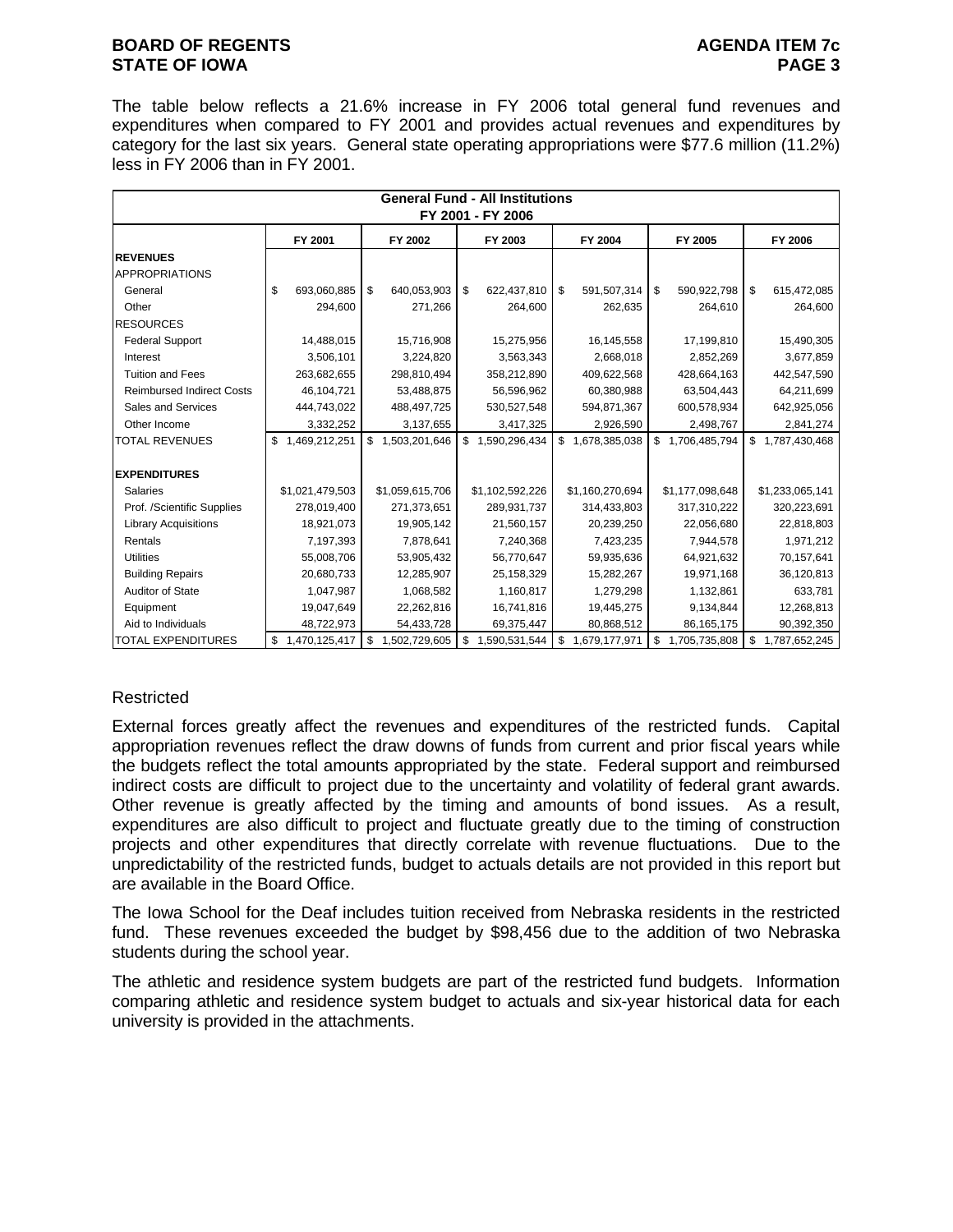#### **BOARD OF REGENTS AGENUS AGENDA ITEM 7c STATE OF IOWA ATTACHMENT A**

### **University of Iowa**

The university appropriated unit information below contains all general university and special purpose units except for the four hospital units. The hospital units are reported separately in a subsequent table. Expenditures for student financial aid were 18.4% of actual tuition revenues.

| University of Iowa - FY 2006 General Fund |    |                                        |     |               |    |                          |                                                     |  |  |  |  |  |
|-------------------------------------------|----|----------------------------------------|-----|---------------|----|--------------------------|-----------------------------------------------------|--|--|--|--|--|
| <b>University Approp. Units</b>           |    | <b>Board Approved</b><br><b>Budget</b> |     | <b>Actual</b> |    | Variance<br>(Over/Under) | Actual as % of<br>Proposed<br><b>Revised Budget</b> |  |  |  |  |  |
| <b>REVENUES</b>                           |    |                                        |     |               |    |                          |                                                     |  |  |  |  |  |
| <b>General Appropriations</b>             | \$ | 240,798,782                            | \$  | 240,798,782   | \$ |                          | 100.0%                                              |  |  |  |  |  |
| <b>RESOURCES</b>                          |    |                                        |     |               |    |                          |                                                     |  |  |  |  |  |
| Interest                                  |    | 1,201,472                              |     | 1,734,478     |    | 533,006                  | 144.4%                                              |  |  |  |  |  |
| <b>Tuition and Fees</b>                   |    | 214,471,000                            |     | 216,255,301   |    | 1,784,301                | 100.8%                                              |  |  |  |  |  |
| <b>Reimbursed Indirect Costs</b>          |    | 43,279,510                             |     | 40,453,400    |    | (2,826,110)              | 93.5%                                               |  |  |  |  |  |
| Sales and Services                        |    | 2,888,231                              |     | 2,782,350     |    | (105, 881)               | 96.3%                                               |  |  |  |  |  |
| Other Income                              |    | 200,000                                |     | 206,005       |    | 6,005                    | 103.0%                                              |  |  |  |  |  |
| <b>TOTAL REVENUES</b>                     | \$ | 502,838,995                            | \$  | 502,230,316   | \$ | (608, 679)               | 99.9%                                               |  |  |  |  |  |
| <b>EXPENDITURES</b>                       |    |                                        |     |               |    |                          |                                                     |  |  |  |  |  |
| Salaries                                  | \$ | 378,188,896                            | \$. | 375,171,480   | \$ | (3,017,416)              | 99.2%                                               |  |  |  |  |  |
| Prof. /Scientific Supplies                |    | 37,298,199                             |     | 36,535,587    |    | (762, 612)               | 98.0%                                               |  |  |  |  |  |
| <b>Library Acquisitions</b>               |    | 11,984,000                             |     | 11,934,494    |    | (49,506)                 | 99.6%                                               |  |  |  |  |  |
| Utilities                                 |    | 23,854,458                             |     | 23,695,465    |    | (158, 993)               | 99.3%                                               |  |  |  |  |  |
| <b>Building Repairs</b>                   |    | 6,859,000                              |     | 9,129,400     |    | 2,270,400                | 133.1%                                              |  |  |  |  |  |
| Equipment                                 |    | 6,542,442                              |     | 5,975,055     |    | (567, 387)               | 91.3%                                               |  |  |  |  |  |
| Aid to Individuals                        |    | 38,112,000                             |     | 39,788,835    |    | 1,676,835                | 104.4%                                              |  |  |  |  |  |
| <b>TOTAL EXPENDITURES</b>                 | \$ | 502,838,995                            | \$  | 502,230,316   | \$ | (608, 679)               | 99.9%                                               |  |  |  |  |  |

### Revenue Variances

- Interest income exceeded the budget primarily due to the timing of expenditures during the year.
- Tuition revenues were over-budget attributable to a better student retention experience in FY 2006.
- Indirect cost recoveries were short of budget because of funding reductions and delays imposed by the National Institutes of Health.

#### Expense Variances

- Supplies were below the budget as a direct result of reduced spending due to the overall revenue shortfall and the result of collegiate reallocations to building repairs.
- Equipment purchases were under budget resulting from a one-time reallocation of equipment funds to building repairs.
- Student financial aid expenditures were over budget created from reallocations within the colleges.
- Building repairs were over budget and were funded with a one-time reallocation from the equipment budget, collegiate reallocations from supplies and greater than anticipated salary savings. Building repair projects included, Bowen Science HVAC, Chemistry Building renovation, Nursing Building second floor remodeling, classroom and laboratory renovations, and fire, life safety and environmental projects.

The University planned to reallocate \$10.85 million as reported in the FY 2006 budget. Actual reallocations totaled \$11.18 million. The incremental reallocations primarily came from the collegiate internal and the Provost reallocation pools and were redirected to support additional investment in students and learning and research environments.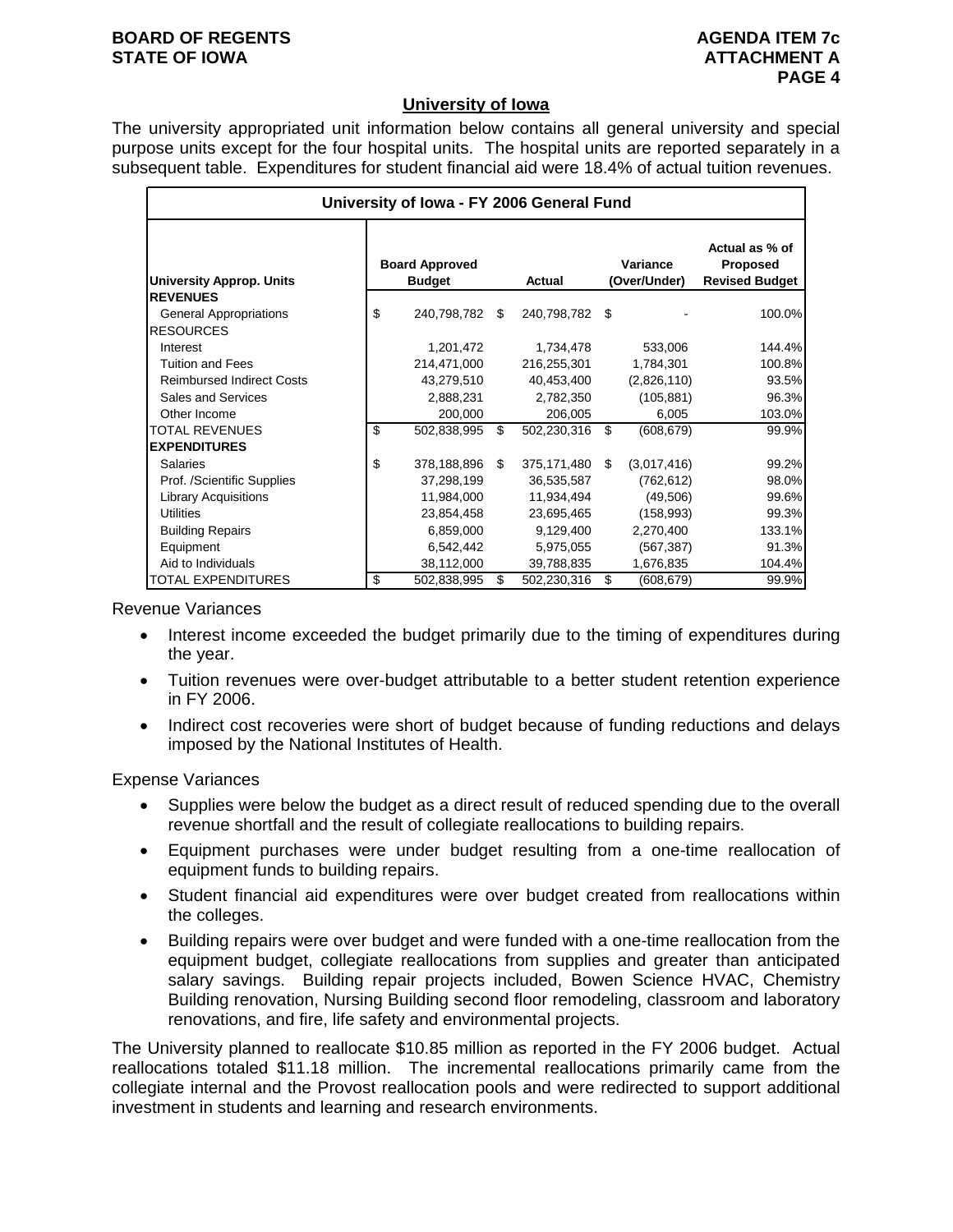|                                               | University of Iowa - General Fund<br>FY 2001 - FY 2006 |             |    |               |    |             |    |             |    |              |    |               |
|-----------------------------------------------|--------------------------------------------------------|-------------|----|---------------|----|-------------|----|-------------|----|--------------|----|---------------|
|                                               |                                                        | FY 2001     |    | FY 2002       |    | FY 2003     |    | FY 2004     |    | FY 2005      |    | FY 2006       |
| University Approp. Units *<br><b>REVENUES</b> |                                                        |             |    |               |    |             |    |             |    |              |    |               |
| <b>General Appropriations</b>                 | \$                                                     | 268,958,231 | \$ | 248,867,597   | \$ | 243,735,860 | \$ | 231,241,065 | \$ | 230,890,826  | \$ | 240,798,782   |
| Interest                                      |                                                        | 1,257,440   |    | 883,977       |    | 1,422,646   |    | 1,299,039   |    | 1,256,224    |    | 1,734,478     |
| <b>Tuition and Fees</b>                       |                                                        | 125,772,900 |    | 142,360,121   |    | 170,198,158 |    | 194,963,659 |    | 205,859,598  |    | 216,255,301   |
| <b>Reimbursed Indirect Costs</b>              |                                                        | 31,690,183  |    | 35,390,304    |    | 37,543,182  |    | 39,028,455  |    | 40,532,209   |    | 40,453,400    |
| Sales and Services                            |                                                        | 1,928,958   |    | 2,339,564     |    | 2,398,914   |    | 2,735,129   |    | 2,708,498    |    | 2,782,350     |
| Other Income                                  |                                                        | 137,955     |    | 166,087       |    | 157,285     |    | 168,450     |    | 232,902      |    | 206,005       |
| <b>TOTAL REVENUES</b>                         | \$                                                     | 429,745,667 |    | \$430,007,650 | \$ | 455,456,045 | \$ | 469,435,797 | \$ | 481,480,257  | \$ | 502,230,316   |
| <b>EXPENDITURES</b>                           |                                                        |             |    |               |    |             |    |             |    |              |    |               |
| <b>Salaries</b>                               | \$                                                     | 325,498,666 | \$ | 327,849,293   | \$ | 344,538,721 | \$ | 358,242,103 | \$ | 363,073,296  | \$ | 375, 171, 480 |
| Prof. /Scientific Supplies                    |                                                        | 40,328,893  |    | 39,407,700    |    | 38,502,946  |    | 33,461,540  |    | 34,875,636   |    | 36,535,587    |
| <b>Library Acquisitions</b>                   |                                                        | 9,443,266   |    | 9,927,781     |    | 10,390,988  |    | 10,819,750  |    | 11,527,245   |    | 11,934,494    |
| Rentals                                       |                                                        | 1,572,003   |    | 1,271,618     |    | 1,182,599   |    | 1,296,456   |    | 1,386,085    |    |               |
| <b>Utilities</b>                              |                                                        | 18,588,278  |    | 17,821,292    |    | 19,497,089  |    | 20,327,852  |    | 21, 187, 377 |    | 23,695,465    |
| <b>Building Repairs</b>                       |                                                        | 6,663,587   |    | 5,283,335     |    | 6,868,408   |    | 5,347,909   |    | 6,854,369    |    | 9,129,400     |
| <b>Auditor of State</b>                       |                                                        | 443,184     |    | 448,864       |    | 493,634     |    | 543,711     |    | 401,274      |    |               |
| Equipment                                     |                                                        | 6,355,123   |    | 4,746,208     |    | 4,677,293   |    | 5,024,386   |    | 4,780,219    |    | 5,975,055     |
| Aid to Individuals                            |                                                        | 20,852,667  |    | 23,251,559    |    | 29,304,367  |    | 34,372,090  |    | 37,394,756   |    | 39,788,835    |
| <b>TOTAL EXPENDITURES</b>                     | \$                                                     | 429,745,667 | \$ | 430,007,650   | \$ | 455,456,045 | \$ | 469,435,797 | \$ | 481,480,257  | \$ | 502,230,316   |

The table below contains the FY 2006 budget to actual consolidated comparison for UIHC, Psychiatric Hospital, Specialized Child Health Services (SCHS), and the Center for Disabilities and Development.

|                                  | <b>University of lowa</b><br><b>Health Care Appropriated Units - FY 2006</b> |             |    |                |    |             |         |  |  |  |  |  |
|----------------------------------|------------------------------------------------------------------------------|-------------|----|----------------|----|-------------|---------|--|--|--|--|--|
|                                  | <b>Approved Budget</b>                                                       |             |    | Actual         |    | Variance    | Percent |  |  |  |  |  |
| <b>REVENUES</b>                  |                                                                              |             |    |                |    |             |         |  |  |  |  |  |
| <b>General Appropriations</b>    | \$                                                                           | 41,339,971  | \$ | 41,339,971     | \$ |             | 100.0%  |  |  |  |  |  |
| <b>RESOURCES</b>                 |                                                                              |             |    |                |    |             |         |  |  |  |  |  |
| <b>Federal Support</b>           |                                                                              | 2,582,801   |    | 2,266,866      |    | (315,935)   | 87.8%   |  |  |  |  |  |
| <b>Reimbursed Indirect Costs</b> |                                                                              | 3,758,500   |    | 3,670,010      |    | (88, 490)   | 97.6%   |  |  |  |  |  |
| <b>Sales and Services</b>        |                                                                              | 639,456,595 |    | 639,109,241    |    | (347, 354)  | 99.9%   |  |  |  |  |  |
| Other Income                     |                                                                              | 1,809,163   |    | 1,082,880      |    | (726,283)   | 59.9%   |  |  |  |  |  |
| <b>TOTAL REVENUES</b>            | \$                                                                           | 688,947,030 | \$ | 687,468,968    | \$ | (1,478,062) | 99.8%   |  |  |  |  |  |
| cross check                      |                                                                              |             |    |                |    |             |         |  |  |  |  |  |
| <b>EXPENDITURES</b>              |                                                                              |             |    |                |    |             |         |  |  |  |  |  |
| <b>Salaries</b>                  | \$                                                                           | 416,422,440 | \$ | 410,139,780 \$ |    | (6,282,660) | 98.5%   |  |  |  |  |  |
| Prof. /Scientific Supplies       |                                                                              | 237,678,090 |    | 240,111,550    |    | 2,433,460   | 101.0%  |  |  |  |  |  |
| <b>Utilities</b>                 |                                                                              | 18,642,100  |    | 18,304,048     |    | (338,052)   | 98.2%   |  |  |  |  |  |
| <b>Building Repairs</b>          |                                                                              | 7,376,500   |    | 18,072,297     |    | 10,695,797  | 245.0%  |  |  |  |  |  |
| Equipment                        |                                                                              | 8,827,900   |    | 1,057,598      |    | (7,770,302) | 12.0%   |  |  |  |  |  |
| <b>TOTAL EXPENDITURES</b>        | \$                                                                           | 688,947,030 | \$ | 687,685,273    | \$ | (1,261,757) | 99.8%   |  |  |  |  |  |

#### Revenue Variances

 Other income is less than the budget resulting from the uncertainty of external sponsored funding (federal and non-federal) received by SCHS.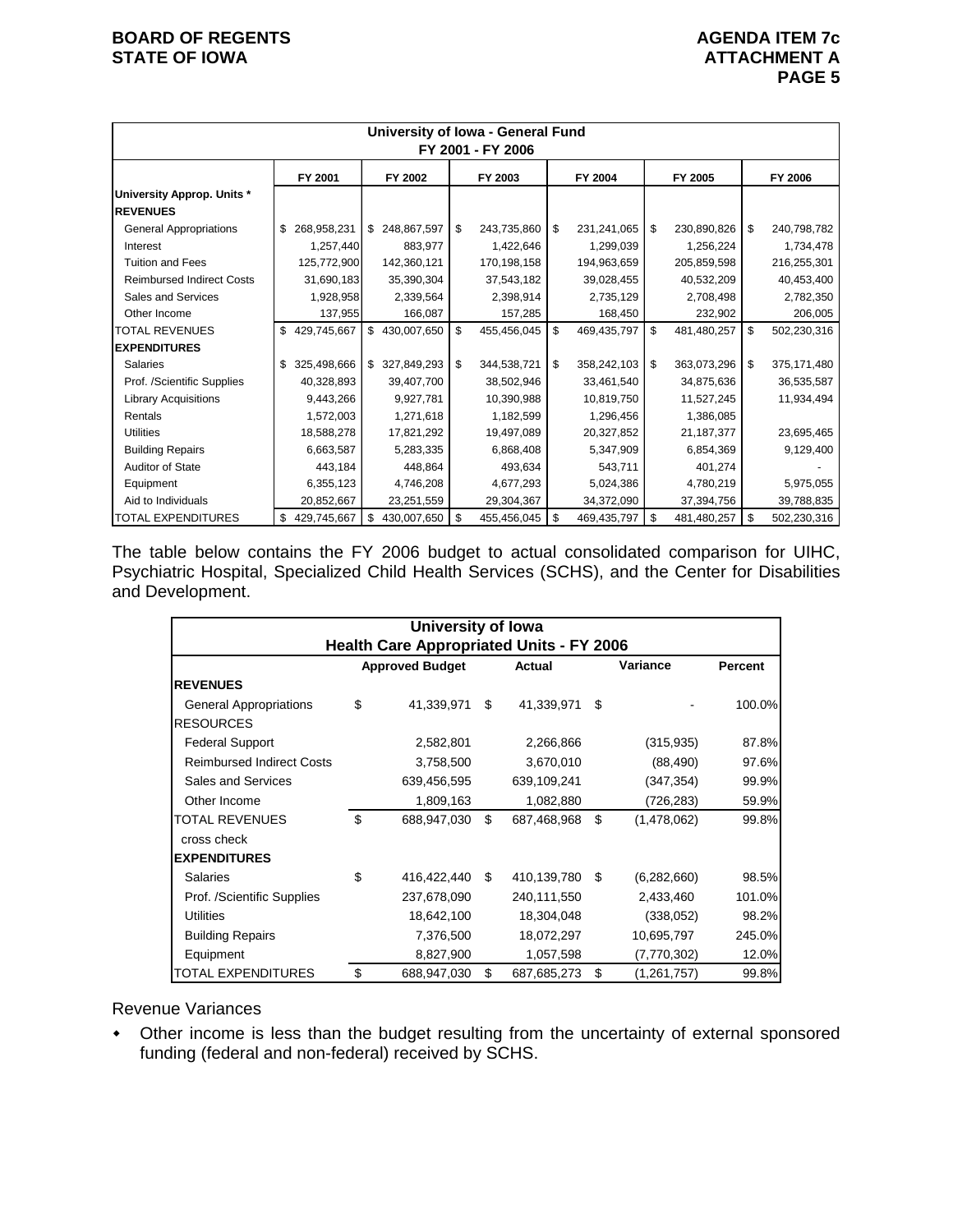### **BOARD OF REGENTS AGENUS AGENDA ITEM 7c STATE OF IOWA ATTACHMENT A**

Expense Variances

- Salary costs were under budget due to an emphasis to align skill mix and increase productivity. The expense reduction allowed for an increase in needed building repairs.
- Supplies costs exceeded the budget as surgical implants, prescription drugs, and medical supplies and services costs continue to outpace inflation.
- Building repairs exceeded the budget as cost savings from salaries and equipment were redirected to inpatient renovations and other clinical and diagnostic repair projects.

|                                  |                   |                   | University of Iowa - Health Care Appropriated Units |                   |                   |                   |  |  |  |  |  |
|----------------------------------|-------------------|-------------------|-----------------------------------------------------|-------------------|-------------------|-------------------|--|--|--|--|--|
| FY 2001 - FY 2006                |                   |                   |                                                     |                   |                   |                   |  |  |  |  |  |
|                                  | FY 2001           | FY 2002           | FY 2003                                             | FY 2004           | FY 2005           | FY 2006           |  |  |  |  |  |
| <b>REVENUES</b>                  |                   |                   |                                                     |                   |                   |                   |  |  |  |  |  |
| <b>General Appropriations</b>    | \$<br>49,629,530  | \$<br>45,225,220  | \$<br>43,686,825                                    | 41,445,971<br>\$  | \$<br>41,339,971  | \$41,339,971      |  |  |  |  |  |
| <b>Federal Support</b>           | 1,895,774         | 3,127,491         | 2,530,102                                           | 3,081,766         | 4,013,152         | 2,266,866         |  |  |  |  |  |
| <b>Reimbursed Indirect Costs</b> | 2,755,818         | 3,434,503         | 3,597,824                                           | 4,119,451         | 3,518,997         | 3,670,010         |  |  |  |  |  |
| Sales and Services               | 441,502,192       | 484,823,839       | 526,951,814                                         | 590,877,012       | 596,893,501       | 639,109,241       |  |  |  |  |  |
| Other Income                     | 1,590,788         | 1,259,864         | 1,318,799                                           | 920,896           | 701,933           | 1,082,880         |  |  |  |  |  |
| <b>TOTAL REVENUES</b>            | \$497,374,102     | \$<br>537,870,917 | \$<br>578,085,364                                   | \$<br>640,445,096 | \$<br>646,467,554 | \$<br>687,468,968 |  |  |  |  |  |
| <b>EXPENDITURES</b>              |                   |                   |                                                     |                   |                   |                   |  |  |  |  |  |
| <b>Salaries</b>                  | \$288,395,853     | 317,367,440       | 343,688,108                                         | 374,651,305       | \$383,897,769     | \$410,139,780     |  |  |  |  |  |
| Prof. /Scientific Supplies       | 190,033,187       | 190,359,200       | 202,847,608                                         | 237,240,221       | 239,611,559       | 240,111,550       |  |  |  |  |  |
| Rentals                          | 3,595,119         | 4,320,063         | 4,320,832                                           | 4,514,088         | 4,738,925         |                   |  |  |  |  |  |
| <b>Utilities</b>                 | 13,461,901        | 13,957,497        | 14,580,314                                          | 15,732,346        | 17,350,149        | 18,304,048        |  |  |  |  |  |
| <b>Building Repairs</b>          | 676,415           | 339,044           | 7,345,055                                           | 67,621            | 88,428            | 18,072,297        |  |  |  |  |  |
| Equipment                        | 1,757,545         | 11,091,710        | 5,457,487                                           | 9,045,284         | 64,217            | 1,057,598         |  |  |  |  |  |
| <b>TOTAL EXPENDITURES</b>        | 497,920,020<br>\$ | \$<br>537,434,954 | 578,239,404                                         | 641,250,865<br>\$ | \$<br>645,751,047 | 687,685,273       |  |  |  |  |  |

|                                      | <b>University of Iowa Athletics</b> |               |    |            |            |                |  |  |  |  |  |  |  |
|--------------------------------------|-------------------------------------|---------------|----|------------|------------|----------------|--|--|--|--|--|--|--|
|                                      |                                     | FY 2006       |    | FY 2006    | Variance   |                |  |  |  |  |  |  |  |
|                                      |                                     | <b>Budget</b> |    | Actual     | Over/Under | <b>Percent</b> |  |  |  |  |  |  |  |
| Revenues                             |                                     |               |    |            |            |                |  |  |  |  |  |  |  |
| Sports Income                        | \$                                  | 20,322,171 \$ |    | 20,313,247 | (8,924)    | 100.0%         |  |  |  |  |  |  |  |
| Alumni / Foundation / Corp Support / |                                     |               |    |            |            |                |  |  |  |  |  |  |  |
| Sponsorship                          |                                     | 6,647,717     |    | 5,950,453  | (697, 264) | 89.5%          |  |  |  |  |  |  |  |
| Athletic Conference / NCAA           |                                     | 10,532,000    |    | 10,636,553 | 104,553    | 101.0%         |  |  |  |  |  |  |  |
| <b>General University Support</b>    |                                     | 1,673,359     |    | 1,673,359  | $\Omega$   | 100.0%         |  |  |  |  |  |  |  |
| <b>Student Fees</b>                  |                                     | 1,513,683     |    | 1,495,060  | (18, 623)  | 98.8%          |  |  |  |  |  |  |  |
| Other Income                         |                                     | 5,629,891     |    | 6,467,252  | 837,361    | 114.9%         |  |  |  |  |  |  |  |
| <b>Total Revenues</b>                | \$                                  | 46,318,821    | \$ | 46,535,924 | 217,103    | 100.5%         |  |  |  |  |  |  |  |
| Expenses                             |                                     |               |    |            |            |                |  |  |  |  |  |  |  |
| Men's Sports                         | \$                                  | 19,139,500 \$ |    | 20,134,758 | 995,258    | 105.2%         |  |  |  |  |  |  |  |
| Women's Sports                       |                                     | 9,139,496     |    | 8,632,747  | (506, 749) | 94.5%          |  |  |  |  |  |  |  |
| <b>Other Expenses</b>                |                                     | 18,039,825    |    | 17,668,420 | (371, 405) | 97.9%          |  |  |  |  |  |  |  |
| <b>Total Expenses</b>                | \$                                  | 46,318,821    | \$ | 46,435,925 | 117,104    | 100.3%         |  |  |  |  |  |  |  |
| Operating Balance 6/30/06            |                                     |               | \$ | 99,999     |            |                |  |  |  |  |  |  |  |

#### Revenue Variances

- Foundation support was less than the budget because of a decrease in needed support as a result of other revenue source lines exceeding the budget
- Other income was higher than budget attributable to higher concession revenues and support from the Corporate Partners program and the Hawkeye Village program.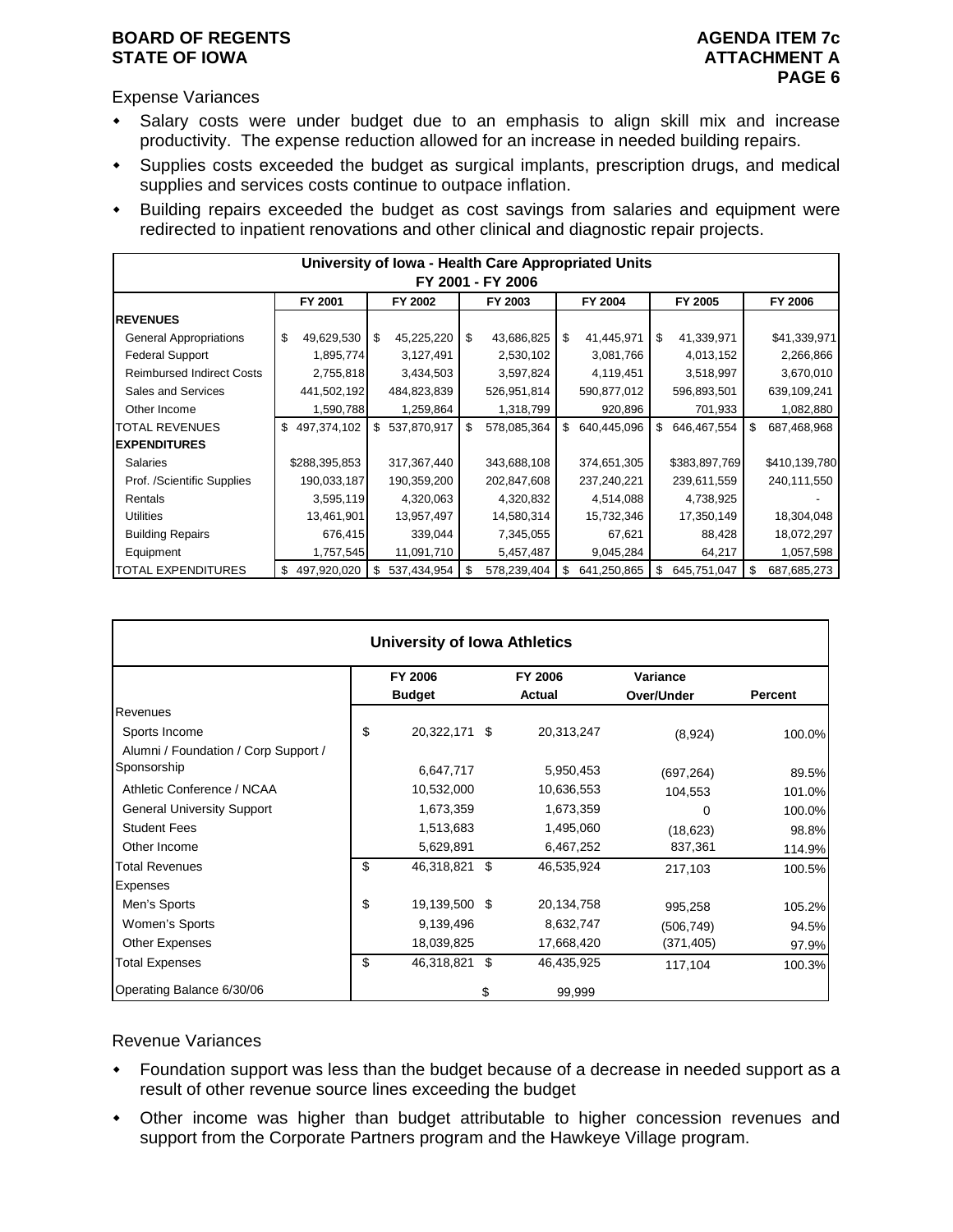#### **BOARD OF REGENTS AGENUS AGENDA ITEM 7c STATE OF IOWA ATTACHMENT A**

Expense Variances

- Men's sports expenses exceeded the budget caused by additional compensation paid to the football program.
- Women's sports expenses were less than the budget due to lower than anticipated scholarship expenses.

|                                   | <b>University of Iowa Athletics</b><br>FY 2001-FY 2006 |                        |                  |                  |                  |                  |  |  |  |  |  |
|-----------------------------------|--------------------------------------------------------|------------------------|------------------|------------------|------------------|------------------|--|--|--|--|--|
|                                   | FY 2001                                                | FY 2002                | FY 2003          | FY 2004          | FY 2005          | FY 2006          |  |  |  |  |  |
| Revenues                          |                                                        |                        |                  |                  |                  |                  |  |  |  |  |  |
| Sports Income                     | 13,915,477<br>\$                                       | 14,146,866<br>\$       | 17,331,996<br>\$ | \$ 20,434,095    | 19,274,254<br>\$ | 20,313,247<br>\$ |  |  |  |  |  |
| Alumni / Foundation /             |                                                        |                        |                  |                  |                  |                  |  |  |  |  |  |
| Corp Support / Sponsorship        | 3,836,386                                              | 3,623,720              | 4,308,596        | 5,224,344        | 4,250,048        | 5,950,453        |  |  |  |  |  |
| Athletic Conference /             |                                                        |                        |                  |                  |                  |                  |  |  |  |  |  |
| <b>NCAA Support</b>               | 7,055,704                                              | 9,010,848              | 10,160,312       | 10,562,297       | 10,535,131       | 10,636,553       |  |  |  |  |  |
| <b>General University Support</b> | 1,925,000                                              | 2,166,137              | 2,437,361        | 2,223,359        | 1,923,359        | 1,673,359        |  |  |  |  |  |
| <b>Student Fees</b>               | 705,395                                                | 1,490,611              | 1,302,920        | 1,401,944        | 1,505,016        | 1,495,060        |  |  |  |  |  |
| Other Income                      | 4,764,782                                              | 4,209,305              | 5,289,586        | 4,943,861        | 5,959,356        | 6,467,252        |  |  |  |  |  |
| <b>Total Income</b>               | 32,202,744<br>S.                                       | \$<br>34,647,487       | \$<br>40,830,771 | 44,789,900<br>\$ | \$<br>43,447,164 | \$<br>46,535,924 |  |  |  |  |  |
| <b>Expenses</b>                   |                                                        |                        |                  |                  |                  |                  |  |  |  |  |  |
| Men's Sports                      | 14,111,107<br>\$                                       | 15,567,371<br>\$       | 18,543,989<br>\$ | 20,393,123<br>\$ | 18,322,389<br>\$ | 20,134,758<br>\$ |  |  |  |  |  |
| Women's Sports                    | 5,193,165                                              | 6,544,669              | 7,200,110        | 7,794,332        | 8,209,067        | 8,632,747        |  |  |  |  |  |
| <b>Other Expenses</b>             | 13,293,870                                             | 13,877,185             | 15,136,867       | 16,019,850       | 16,677,883       | 17,668,420       |  |  |  |  |  |
| <b>Total Expenses</b>             | 32,598,142<br>\$                                       | \$<br>35,989,225       | \$<br>40,880,966 | \$44,207,305     | \$<br>43,209,339 | \$46,435,925     |  |  |  |  |  |
| <b>Operating Balance</b>          | (395,398)<br>\$                                        | $(1,341,738)$ \$<br>\$ | $(50, 195)$ \$   | 582,595          | 237,825<br>\$    | 99,999<br>\$     |  |  |  |  |  |

|                                      | University of Iowa Residence System - FY 2006 |              |                          |        |  |  |  |  |  |
|--------------------------------------|-----------------------------------------------|--------------|--------------------------|--------|--|--|--|--|--|
|                                      | <b>Budget</b>                                 | Actual       | Variance<br>Over/(Under) |        |  |  |  |  |  |
| Revenues                             | \$39,287,892                                  | \$40,909,930 | \$1,622,038              | 104.1% |  |  |  |  |  |
| Expenditures                         | 29.039.246                                    | 29.202.713   | \$163,467                | 100.6% |  |  |  |  |  |
| Debt Service                         | 6,029,008                                     | 6,029,008    | \$0                      | 100.0% |  |  |  |  |  |
| <b>Mandatory Transfers</b>           | 600,000                                       | 600,000      | \$0                      | 100.0% |  |  |  |  |  |
| Net Revenues                         | 3,619,638                                     | 5,078,209    | \$1,458,571              | 140.3% |  |  |  |  |  |
| Net Revenue as % of Gross<br>Revenue | 9.2%                                          | 12.4%        |                          |        |  |  |  |  |  |

Revenues from the SUI Residence System exceeded the budget due to a higher number of academic year room and board contracts and higher interest earnings than projected.

Expenditures were slightly higher than budget primarily because of significant repair work completed at University Apartments and numerous construction projects in the residence halls.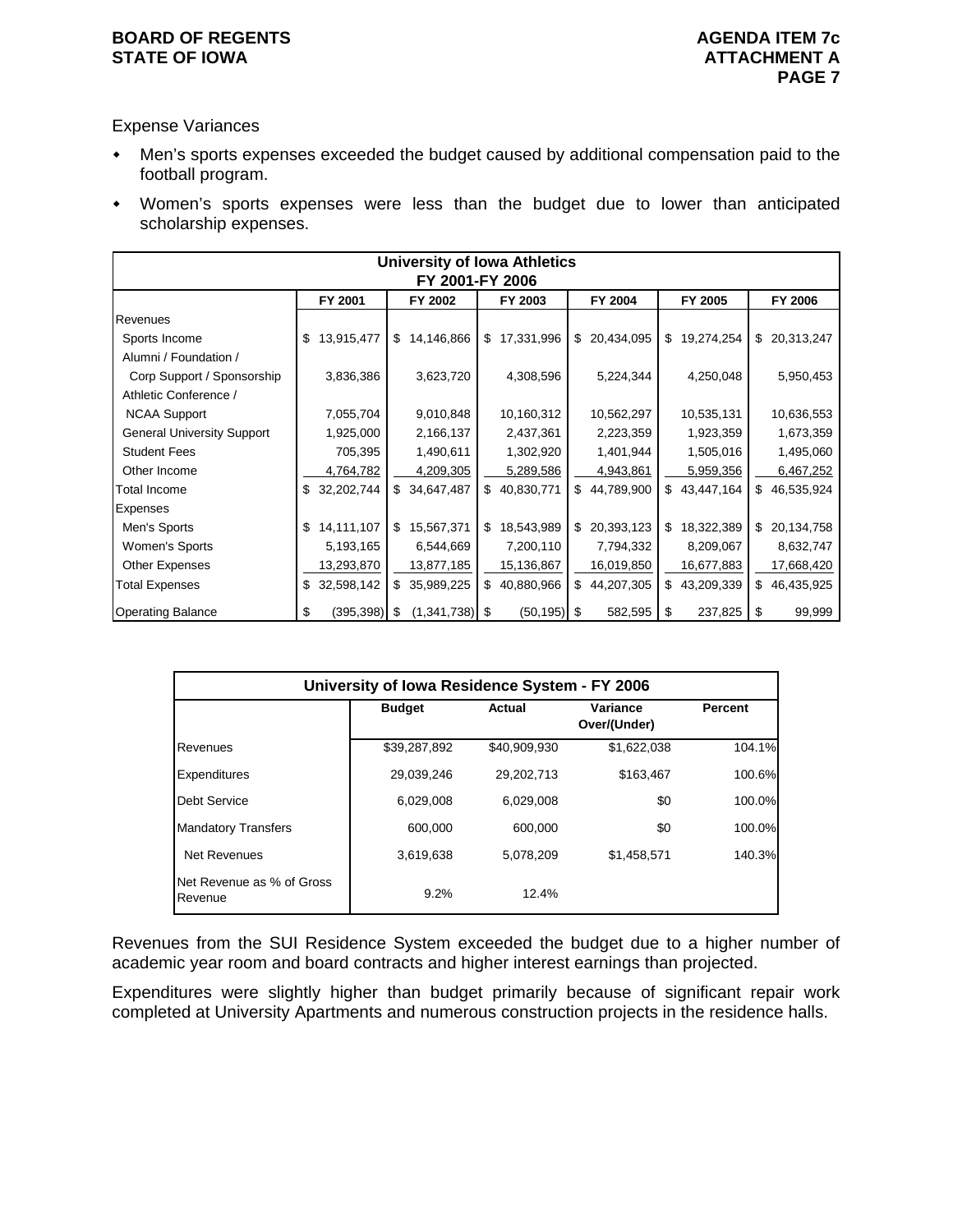| <b>University of Iowa - Residence System</b><br>FY 2001 - FY 2006             |    |                         |    |                         |    |                         |    |                         |    |                         |                         |
|-------------------------------------------------------------------------------|----|-------------------------|----|-------------------------|----|-------------------------|----|-------------------------|----|-------------------------|-------------------------|
|                                                                               |    | FY 2001                 |    | FY 2002                 |    | FY 2003                 |    | FY 2004                 |    | FY 2005                 | FY 2006                 |
| Revenues                                                                      | S. | 30,151,057              | \$ | 32,863,821              |    | \$ 34,980,611           | \$ | 37,759,658              | \$ | 39,260,980              | \$<br>40,909,930        |
| <b>Expenditures for Operations</b><br>Debt Service and Mandatory<br>Transfers |    | 22,075,770<br>4,340,776 |    | 22,996,769<br>5,533,974 |    | 25,061,687<br>5,749,070 |    | 26,907,055<br>5,640,259 |    | 28,097,366<br>6,624,733 | 29,202,713<br>6,629,008 |
| Net Revenues after Debt<br>Service and Mandatory<br>Transfers                 | \$ | 3,734,511               | \$ | 4,333,078               | \$ | 4,169,854               | \$ | 5,212,344               | \$ | 4,538,881               | \$<br>5,078,209         |
| Net Revenues as % of Gross<br>Revenue                                         |    | 12.4%                   |    | 13.2%                   |    | 11.9%                   |    | 13.8%                   |    | 11.6%                   | 12.4%                   |

The residence system annual report provides information on various aspects of the University of Iowa residence system for FY 2006 including enrollment data, residence hall and apartment utilization, and financial operations.

|                         | <b>University of Iowa Residence System</b> |          |     |      |
|-------------------------|--------------------------------------------|----------|-----|------|
|                         | <b>Fall 2005</b>                           | % Change |     |      |
| Enrollment              |                                            |          |     |      |
| <b>Total University</b> | 29,642                                     | 29,979   | 337 | 1.1% |
| Lower Division          | 9,429                                      | 9.609    | 180 | 1.9% |
| % of Total              | 31.8%                                      | 32.1%    |     |      |
| <b>Total Occupancy</b>  | 6,206                                      | 6,351    | 145 | 2.3% |
| Occupancy as a          |                                            |          |     |      |
| % of Enrollment         | 20.9%                                      | 21.2%    |     |      |

The outstanding revenue bond obligations for the University of Iowa residence system as of June 30, 2006, were \$60,485,000.

Voluntary Reserves for the University of Iowa residence system, which totaled \$12.0 million as of June 30, 2006, include the balance of funds from the Operation and Maintenance Fund, Surplus Fund, and Improvement Fund.

Mandatory Reserves include the balances of the Sinking Fund, Bond Reserve Fund, and Bond Construction Fund and totaled \$6.3 million as of June 30, 2006.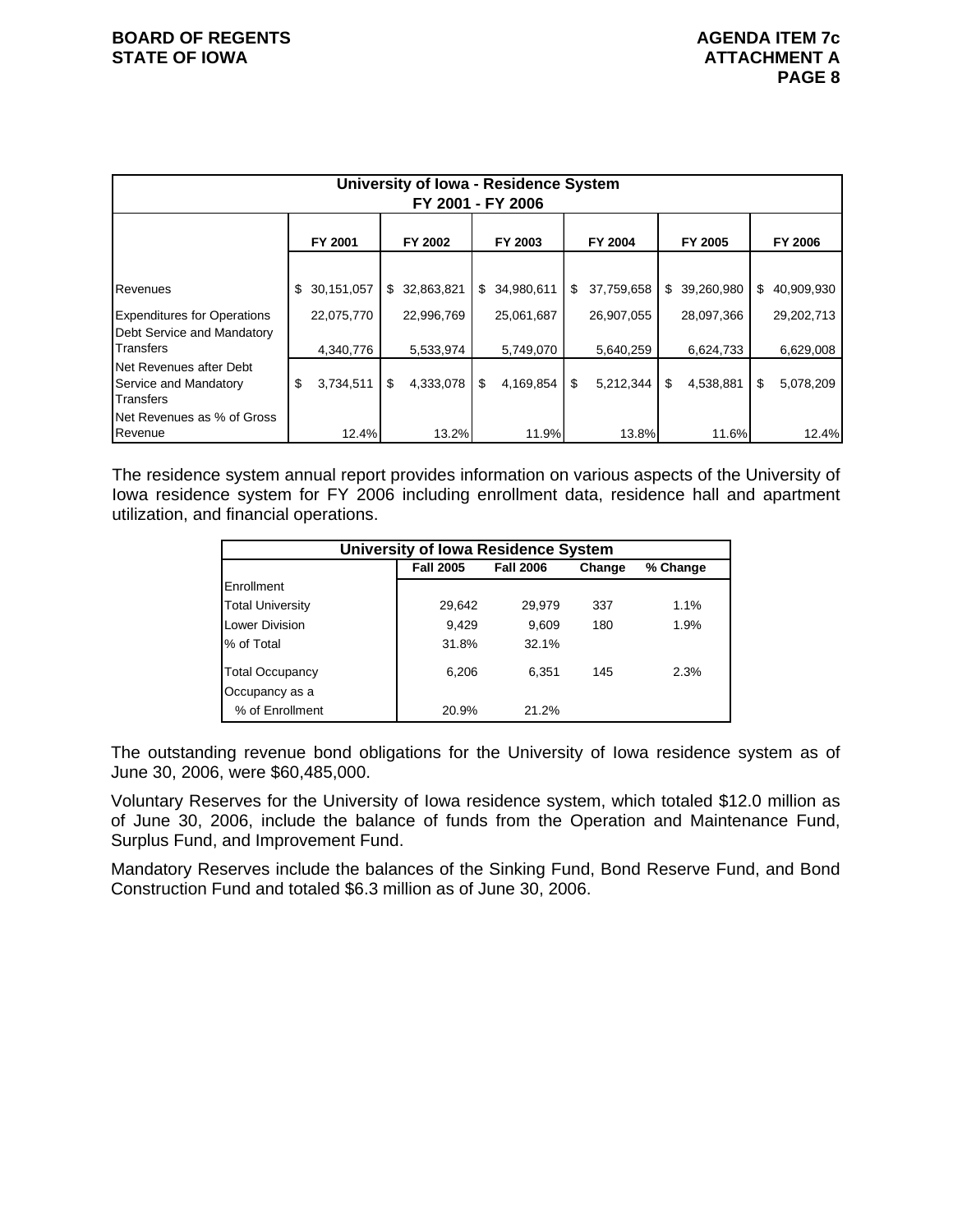### **BOARD OF REGENTS AGENUS AGENDA ITEM 7c STATE OF IOWA ATTACHMENT B**

### **Iowa State University**

The university appropriated unit information below contains all general university and special purpose units. Expenditures for student financial aid were 23.5% of actual tuition revenues.

|                                  | Iowa State University - General Fund<br><b>FY 2006</b> |               |                          |                                                            |        |
|----------------------------------|--------------------------------------------------------|---------------|--------------------------|------------------------------------------------------------|--------|
|                                  | <b>Board Approved</b><br><b>Budget</b>                 | <b>Actual</b> | Variance<br>(Over/Under) | Actual as % of<br><b>Proposed Revised</b><br><b>Budget</b> |        |
| <b>REVENUES</b>                  |                                                        |               |                          |                                                            |        |
| <b>APPROPRIATIONS</b>            |                                                        |               |                          |                                                            |        |
| General                          | \$<br>236,683,979                                      | \$            | 236,683,979 \$           |                                                            | 100.0% |
| <b>RESOURCES</b>                 |                                                        |               |                          |                                                            |        |
| <b>Federal Support</b>           | 12,925,373                                             |               | 12,925,373               |                                                            | 100.0% |
| Interest                         | 970,000                                                |               | 1,245,510                | 275,510                                                    | 128.4% |
| <b>Tuition and Fees</b>          | 169,368,184                                            |               | 167,936,304              | (1,431,880)                                                | 99.2%  |
| <b>Reimbursed Indirect Costs</b> | 18,288,180                                             |               | 17,879,167               | (409, 013)                                                 | 97.8%  |
| Sales and Services               | 10,000                                                 |               |                          | (10,000)                                                   | 0.0%   |
| Other Income                     | 1,461,881                                              |               | 1,522,180                | 60,299                                                     | 104.1% |
| <b>TOTAL REVENUES</b>            | \$<br>439,707,597                                      | \$            | 438,192,513              | \$<br>(1,515,084)                                          | 99.7%  |
| <b>EXPENDITURES</b>              |                                                        |               |                          |                                                            |        |
| Salaries                         | \$<br>323,175,386                                      | \$.           | 323,038,030              | \$<br>(137, 356)                                           | 100.0% |
| Prof. /Scientific Supplies       | 34,135,149                                             |               | 31,105,568               | (3,029,581)                                                | 91.1%  |
| <b>Library Acquisitions</b>      | 8,597,981                                              |               | 8,902,407                | 304,426                                                    | 103.5% |
| Rentals                          | 1,272,016                                              |               | 1,071,854                | (200, 162)                                                 | 84.3%  |
| <b>Utilities</b>                 | 20,797,980                                             |               | 23,054,938               | 2,256,958                                                  | 110.9% |
| <b>Building Repairs</b>          | 6,810,860                                              |               | 6,856,867                | 46,007                                                     | 100.7% |
| <b>Auditor of State</b>          |                                                        |               | 388,488                  | 388,488                                                    |        |
| Equipment                        | 5,870,564                                              |               | 4,237,968                | (1,632,596)                                                | 72.2%  |
| Aid to Individuals               | 39,047,661                                             |               | 39,541,865               | 494,204                                                    | 101.3% |
| <b>TOTAL EXPENDITURES</b>        | \$<br>439,707,597                                      | \$            | 438,197,985              | \$<br>(1,509,612)                                          | 99.7%  |

Revenue Variances

- $\bullet$  Interest income exceeded the budget resulting from higher than anticipated interest rates.
- Reimbursed indirect costs are slightly less than the budget caused by slower than expected growth in the research funding base.

#### Expense Variances

- Utilities are significantly above budget attributable to increased energy costs.
- Supplies and equipment expense categories were reduced to accommodate the increased utility costs and channel additional resources to student financial aid.

The University planned to reallocate \$9.15 million as reported in the FY 2006 budget. Actual reallocations totaled \$9.2 million. The incremental reallocations primarily came from the Business and Finance reallocation pool and were redirected to support investment in faculty and improve infrastructure and facilities.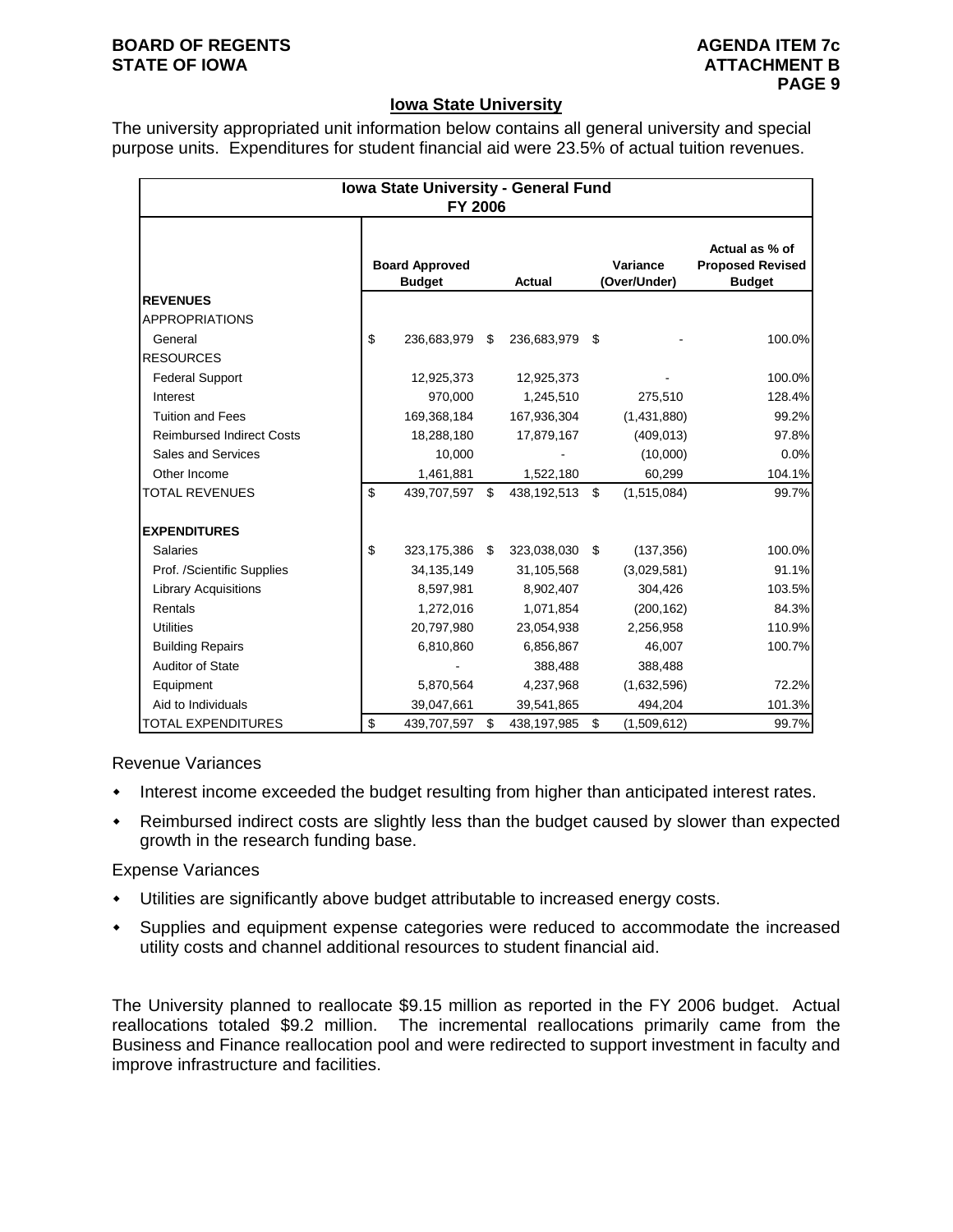|                                  | Iowa State University - General Fund<br>FY 2001 - FY 2006 |                   |                   |                   |                   |                   |  |  |  |  |  |  |
|----------------------------------|-----------------------------------------------------------|-------------------|-------------------|-------------------|-------------------|-------------------|--|--|--|--|--|--|
|                                  |                                                           |                   |                   |                   |                   |                   |  |  |  |  |  |  |
|                                  | FY 2001                                                   | FY 2002           | FY 2003           | FY 2004           | FY 2005           | FY 2006           |  |  |  |  |  |  |
| <b>REVENUES</b>                  |                                                           |                   |                   |                   |                   |                   |  |  |  |  |  |  |
| General                          | 269,897,593<br>\$                                         | \$248,811,942     | 239,809,203<br>\$ | \$227,578,328     | \$227,076,265     | 236,683,979<br>\$ |  |  |  |  |  |  |
| Other                            | 300,000                                                   |                   |                   |                   |                   |                   |  |  |  |  |  |  |
| <b>RESOURCES</b>                 |                                                           |                   |                   |                   |                   |                   |  |  |  |  |  |  |
| <b>Federal Support</b>           | 12,425,373                                                | 12,425,373        | 12,525,373        | 12,825,373        | 12,925,373        | 12,925,373        |  |  |  |  |  |  |
| Interest                         | 1,748,369                                                 | 1,823,873         | 1,357,383         | 962,755           | 1,014,191         | 1,245,510         |  |  |  |  |  |  |
| <b>Tuition and Fees</b>          | 101,403,362                                               | 116,665,645       | 140,529,155       | 160,217,878       | 165,014,548       | 167,936,304       |  |  |  |  |  |  |
| <b>Reimbursed Indirect Costs</b> | 10,096,672                                                | 12,795,622        | 13,473,201        | 15,085,278        | 17,274,007        | 17,879,167        |  |  |  |  |  |  |
| Sales and Services               | 262,954                                                   | 305,268           | 262,832           | 285,789           | 10,713            |                   |  |  |  |  |  |  |
| Other Income                     | 1,603,509                                                 | 1,711,704         | 1,904,313         | 1,808,396         | 1,536,252         | 1,522,180         |  |  |  |  |  |  |
| <b>TOTAL REVENUES</b>            | \$<br>397,737,832                                         | \$<br>394,539,427 | \$<br>409,861,460 | \$418,763,797     | \$<br>424,851,349 | \$<br>438,192,513 |  |  |  |  |  |  |
|                                  |                                                           |                   |                   |                   |                   |                   |  |  |  |  |  |  |
| <b>EXPENDITURES</b>              |                                                           |                   |                   |                   |                   |                   |  |  |  |  |  |  |
| <b>Salaries</b>                  | \$295,206,466                                             | \$ 300,934,648    | 298,798,781<br>\$ | \$ 308,675,379    | \$<br>309,619,528 | 323,038,030<br>\$ |  |  |  |  |  |  |
| Prof. /Scientific Supplies       | 34,650,770                                                | 30,513,439        | 35,825,940        | 32,068,799        | 31,014,207        | 31,105,568        |  |  |  |  |  |  |
| <b>Library Acquisitions</b>      | 7,409,967                                                 | 8,013,978         | 8,951,021         | 8,241,921         | 8,618,871         | 8,902,407         |  |  |  |  |  |  |
| Rentals                          | 1,255,378                                                 | 1,353,782         | 830,123           | 727,784           | 927,464           | 1,071,854         |  |  |  |  |  |  |
| <b>Utilities</b>                 | 19,367,574                                                | 18,875,964        | 18,954,950        | 19,865,947        | 21,918,219        | 23,054,938        |  |  |  |  |  |  |
| <b>Building Repairs</b>          | 9,945,195                                                 | 5,391,027         | 9,961,275         | 8,345,783         | 10,896,405        | 6,856,867         |  |  |  |  |  |  |
| <b>Auditor of State</b>          | 395,970                                                   | 393,686           | 411,932           | 459,768           | 471,380           | 388,488           |  |  |  |  |  |  |
| Equipment                        | 9,259,853                                                 | 5,646,943         | 5,554,335         | 4,152,661         | 3,472,696         | 4,237,968         |  |  |  |  |  |  |
| Aid to Individuals               | 20,313,908                                                | 23,379,882        | 30,654,174        | 36,212,919        | 37,879,100        | 39,541,865        |  |  |  |  |  |  |
| <b>TOTAL EXPENDITURES</b>        | 397,805,081<br>\$                                         | 394,503,349<br>\$ | \$<br>409,942,531 | \$<br>418,750,961 | \$<br>424,817,870 | \$<br>438,197,985 |  |  |  |  |  |  |

|                                                     | <b>Iowa State University Athletics</b> |      |                   |                        |                |
|-----------------------------------------------------|----------------------------------------|------|-------------------|------------------------|----------------|
|                                                     | FY 2006<br><b>Budget</b>               |      | FY 2006<br>Actual | Variance<br>Over/Under | <b>Percent</b> |
| Revenues                                            |                                        |      |                   |                        |                |
| Sports Income                                       | \$<br>9,451,308 \$                     |      | 10,236,527        | 785,219                | 108.3%         |
| Alumni / Foundation / Corp Support /<br>Sponsorship | 6,173,500                              |      | 5,712,712         | (460, 788)             | 92.5%          |
| Athletic Conference / NCAA                          | 6,404,500                              |      | 9,315,157         | 2,910,657              | 145.4%         |
| <b>General University Support</b>                   | 2,852,610                              |      | 2,824,102         | (28, 508)              | 99.0%          |
| <b>Student Fees</b>                                 | 1,125,000                              |      | 1,089,160         | (35, 840)              | 96.8%          |
| Other Income                                        | 2,007,000                              |      | 2,141,134         | 134,134                | 106.7%         |
| <b>Total Revenues</b>                               | \$<br>28,013,918 \$                    |      | 31,318,792 \$     | 3,304,874              | 111.8%         |
| Expenses                                            |                                        |      |                   |                        |                |
| <b>Sports Operations</b>                            | \$<br>3,950,779                        | - \$ | 4,341,045         | 390,266                | 109.9%         |
| <b>Non-Sport Operations</b>                         | 5,422,906                              |      | 6,516,425         | 1,093,519              | 120.2%         |
| Scholarships                                        | 5,279,232                              |      | 5,009,637         | (269, 595)             | 94.9%          |
| <b>Other Expenses</b>                               | 13,361,001                             |      | 15,451,685        | 2,267,934              | 115.6%         |
| <b>Total Expenses</b>                               | \$<br>28,013,918 \$                    |      | 31,318,792 \$     | 3,482,124              | 111.8%         |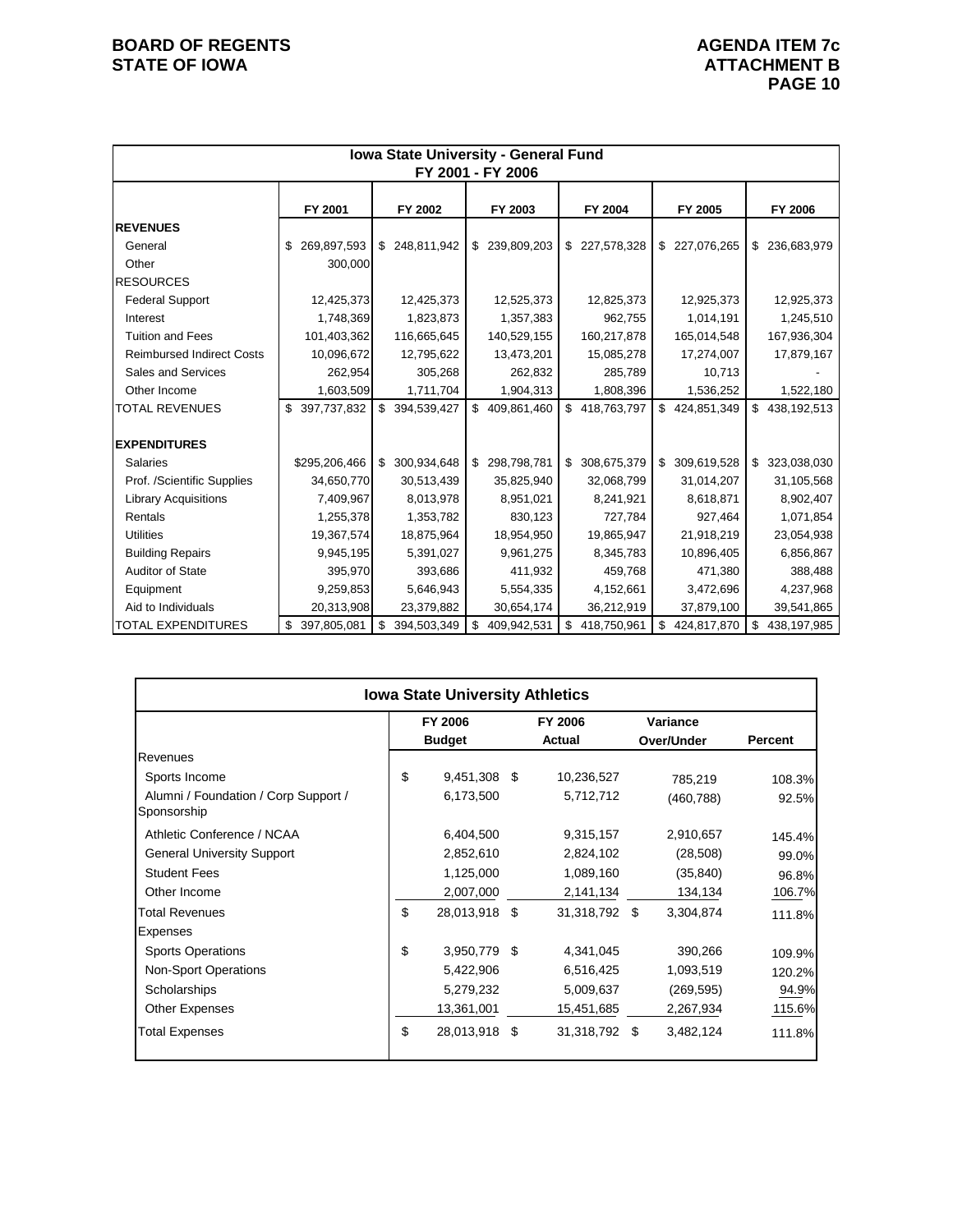#### **BOARD OF REGENTS AGENUS AGENDA ITEM 7c STATE OF IOWA ATTACHMENT B**

Revenue Variances

- Sports income exceeded the budget as a result of higher than anticipated ticket sales for football and men's basketball.
- Alumni foundation support was less than budget as donations were retained in the Foundation for future years.
- Athletic Conference/NCAA support was over budget created by additional football and basketball television appearances, and postseason reimbursements now being reported as a revenue instead of netted against postseason related expenses.

Expense Variances

- Sports operation expenses were higher than budget due to higher than anticipated recruiting and travel expenses.
- Non-sports operations exceeded the budget because postseason expenses were reported in their entirety instead of netted against related revenue.
- Scholarships were under budget caused by coaches not awarding all available scholarships.
- Other expenses were over budget as a result of football bowl incentive payments, postseason expenses were not netted against reimbursements, and salary costs were higher than projected resulting from transitions of the athletic director position, and the men's basketball coaching staff.

| <b>Iowa State University Athletics</b><br>FY 2001-FY 2006 |    |            |    |            |    |            |    |              |    |            |    |               |
|-----------------------------------------------------------|----|------------|----|------------|----|------------|----|--------------|----|------------|----|---------------|
|                                                           |    | FY 2001    |    | FY 2002    |    | FY 2003    |    | FY 2004      |    | FY 2005    |    | FY 2006       |
| Revenues                                                  |    |            |    |            |    |            |    |              |    |            |    |               |
| Sports Income                                             | \$ | 9,296,249  | \$ | 11,070,020 | \$ | 11,010,046 | \$ | 9,464,888    | \$ | 9,974,561  | \$ | 10,236,527    |
| Alumni / Foundation /                                     |    |            |    |            |    |            |    |              |    |            |    |               |
| Corp Support / Sponsorship                                |    | 3,310,662  |    | 4,282,946  |    | 4,723,359  |    | 6,308,994    |    | 6,139,955  |    | 5,712,712     |
| Athletic Conference /                                     |    |            |    |            |    |            |    |              |    |            |    |               |
| <b>NCAA Support</b>                                       |    | 5,254,283  |    | 5,156,237  |    | 6,484,363  |    | 6,272,461    |    | 6,837,992  |    | 9,315,157     |
| <b>General University Support</b>                         |    | 2,403,465  |    | 2,778,396  |    | 3,066,035  |    | 2,544,403    |    | 2,640,797  |    | 2,824,102     |
| <b>Student Fees</b>                                       |    | 1,005,264  |    | 1,045,224  |    | 1,227,216  |    | 1,097,684    |    | 1,124,361  |    | 1,089,160     |
| Other Income                                              |    | 1,051,686  |    | 875,327    |    | 2,884,787  |    | 2,744,588    |    | 3,049,824  |    | 2,141,134     |
| <b>Total Revenues</b>                                     | \$ | 22,321,609 | \$ | 25,208,150 | \$ | 29,395,806 |    | \$28,433,018 | \$ | 29,767,490 |    | \$ 31,318,792 |
| Expenses                                                  |    |            |    |            |    |            |    |              |    |            |    |               |
| <b>Sports Operations</b>                                  | \$ | 5,356,141  | \$ | 5,544,827  | \$ | 5,904,931  | \$ | 6,071,488    | \$ | 5,967,883  | \$ | 4,341,045     |
| <b>Non-Sport Operations</b>                               |    | 3,269,204  |    | 3,196,261  |    | 3,447,075  |    | 3,245,104    |    | 3,055,391  |    | 6,516,425     |
| Scholarships                                              |    | 3,695,976  |    | 3,735,562  |    | 4,173,077  |    | 4,326,583    |    | 4,479,076  |    | 5,009,637     |
| <b>Other Expenses</b>                                     |    | 10,000,288 |    | 12,731,500 |    | 15,870,723 |    | 14,789,843   |    | 16,265,140 |    | 15,451,685    |
| <b>Total Expenses</b>                                     | \$ | 22,321,609 | \$ | 25,208,150 |    | 29,395,806 | S. | 28,433,018   | \$ | 29,767,490 | \$ | 31,318,792    |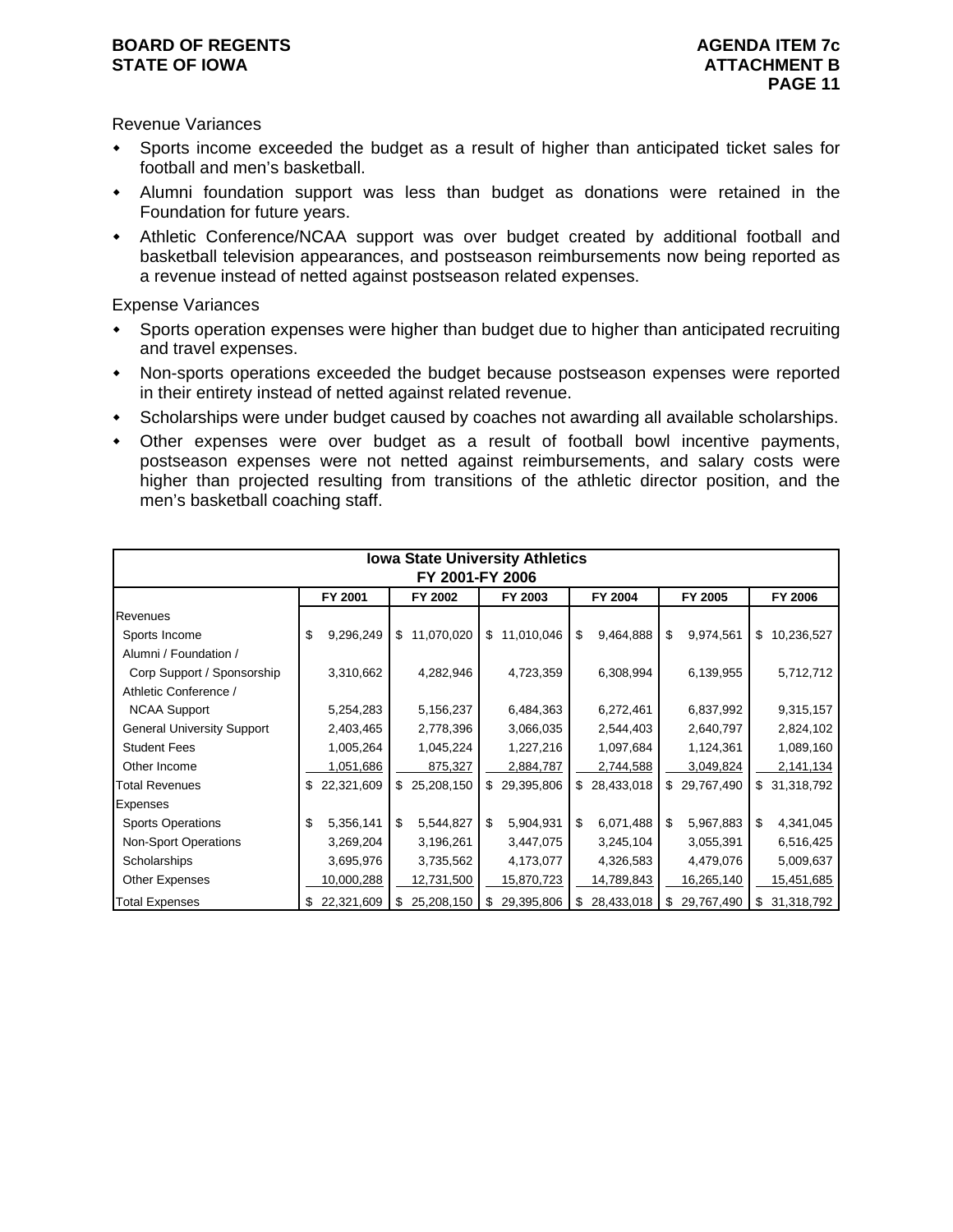|                                    | Iowa State University Residence System - FY 2006 |              |                          |                |  |  |  |  |  |  |  |
|------------------------------------|--------------------------------------------------|--------------|--------------------------|----------------|--|--|--|--|--|--|--|
|                                    | <b>Budget</b>                                    | Actual       | Variance<br>Over/(Under) | <b>Percent</b> |  |  |  |  |  |  |  |
| Revenues                           | \$57,784,793                                     | \$58,976,419 | \$1,191,626              | 102.1%         |  |  |  |  |  |  |  |
| <b>Expenditures</b>                | 41,930,292                                       | 40,860,285   | (\$1,070,007)            | 97.4%          |  |  |  |  |  |  |  |
| Debt Service                       | 10,060,770                                       | 9,979,162    | (81,608.00)              | 99.2%          |  |  |  |  |  |  |  |
| <b>Mandatory Transfers</b>         | 500.000                                          | 500.000      |                          | 100.0%         |  |  |  |  |  |  |  |
| Net Revenues                       | \$5,293,731                                      | \$7,636,972  | \$2,343,241              | 144.3%         |  |  |  |  |  |  |  |
| Net Revenues as % of Gross Revenue | 9.2%                                             | 12.9%        |                          |                |  |  |  |  |  |  |  |

ISU residence system revenues exceeded the budget attributable to increased meal plan purchases, additional interest income, prepayment forfeitures, retail sales, and expired dining dollars.

Expenditures were less than budget as a result of unfilled staff positions, less utilization of outside vendors, cheaper negotiated vendor contracts, expected increases in communications and computer support costs did not materialize, and building maintenance reductions in anticipation of larger scale projects in the future.

| <b>Iowa State University - Residence System</b><br>FY 2001 - FY 2006 |                  |                 |                 |                 |                 |                 |  |  |  |  |  |
|----------------------------------------------------------------------|------------------|-----------------|-----------------|-----------------|-----------------|-----------------|--|--|--|--|--|
|                                                                      | FY 2001          | FY 2002         | FY 2003         | FY 2004         | FY 2005         | FY 2006         |  |  |  |  |  |
| <b>APPROPRIATIONS</b>                                                |                  |                 |                 |                 |                 |                 |  |  |  |  |  |
| Revenues                                                             | \$<br>46.498.071 | \$50,941,980    | \$54,417,868    | 56,123,907<br>S | \$57,699,618    | \$58,976,419    |  |  |  |  |  |
| <b>Expenditures for Operations</b>                                   | 33,223,306       | 34,939,813      | 38,108,215      | 42,384,353      | 41,387,569      | 40,860,285      |  |  |  |  |  |
| Debt Service and Mandatory Transfers                                 | 6,949,789        | 8.273.015       | 9,188,892       | 10,149,041      | 10,567,310      | 10,479,162      |  |  |  |  |  |
| Net Revenues after Debt Service and<br><b>Mandatory Transfers</b>    | \$<br>6.324.976  | 7,729,152<br>\$ | 7,120,761<br>\$ | 3,590,513<br>\$ | \$<br>5,744,739 | 7,636,972<br>\$ |  |  |  |  |  |
| Net Revenues as % of Gross Revenue                                   | 13.6%            | 15.2%           | 13.1%           | 6.4%            | 10.0%           | 12.9%           |  |  |  |  |  |

The residence system annual report provides information on various aspects of Iowa State University's residence system for FY 2006 including enrollment data; residence hall and apartment utilization; and financial operations.

| <b>Iowa State University Residence System</b> |                  |                  |        |          |  |  |  |  |  |  |  |
|-----------------------------------------------|------------------|------------------|--------|----------|--|--|--|--|--|--|--|
|                                               | <b>Fall 2005</b> | <b>Fall 2006</b> | Change | % Change |  |  |  |  |  |  |  |
| Enrollment                                    |                  |                  |        |          |  |  |  |  |  |  |  |
| <b>Total University</b>                       | 25,741           | 25,462           | $-279$ | $-1.1%$  |  |  |  |  |  |  |  |
| <b>Lower Division</b>                         | 9,006            | 9,058            | 52     | 0.6%     |  |  |  |  |  |  |  |
| % of Total                                    | 35.0%            | 35.6%            |        |          |  |  |  |  |  |  |  |
| <b>Total Occupancy</b>                        | 7,909            | 8.112            | 203    | 2.6%     |  |  |  |  |  |  |  |
| Total Occupancy % of Enrollment               | 30.7%            | 31.9%            |        |          |  |  |  |  |  |  |  |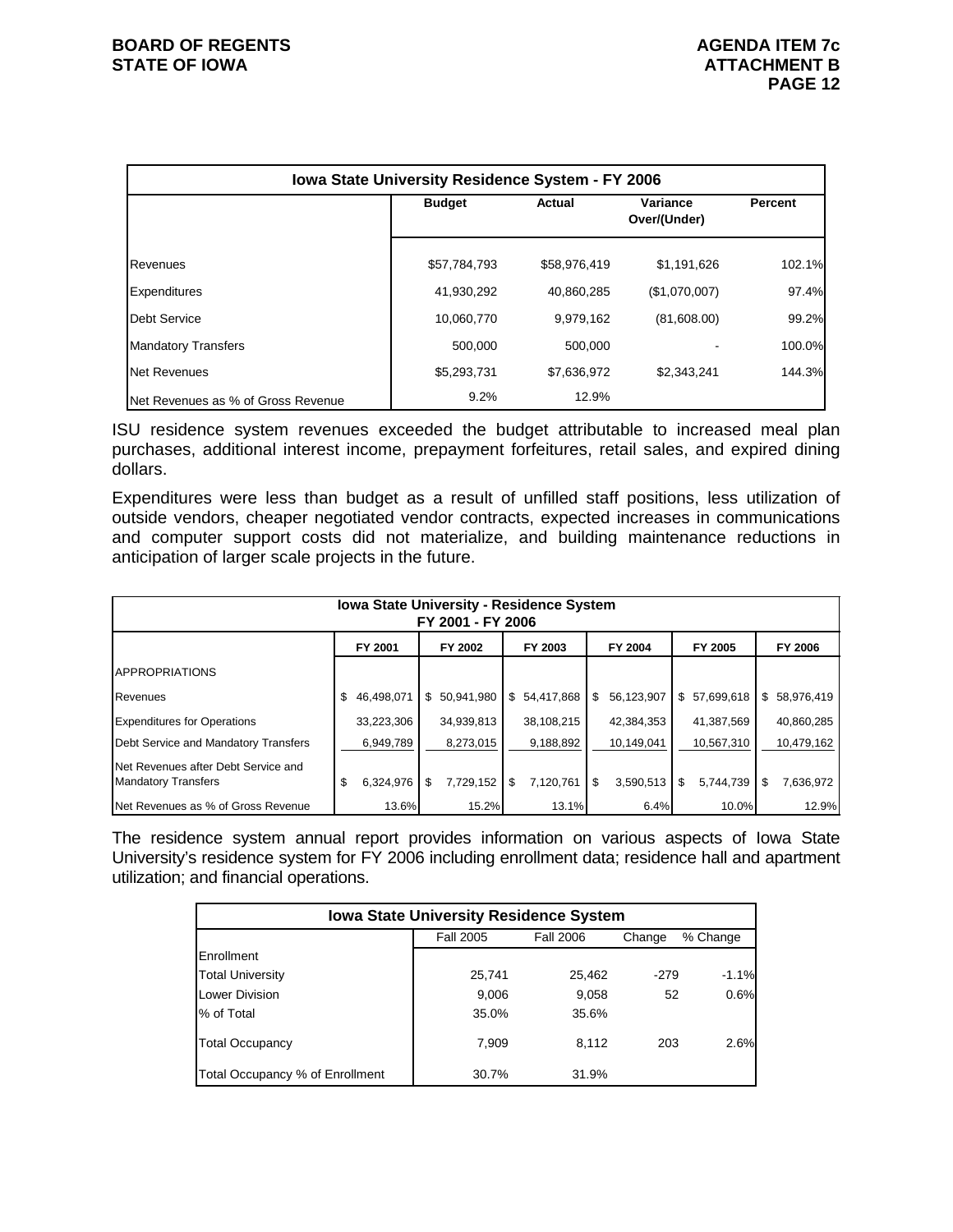The outstanding revenue bond obligations for Iowa State University residence system as of June 30, 2006, were \$127,950,000.

Voluntary Fund Balances for Iowa State University residence system totaled \$12.0 million as of June 30, 2006, which includes the balances of the Surplus Fund and the Improvement Fund.

Mandatory Reserves include the balances of the Sinking Fund, Bond Reserve Fund, and Construction Fund and totaled \$16.1 million as of June 30, 2006.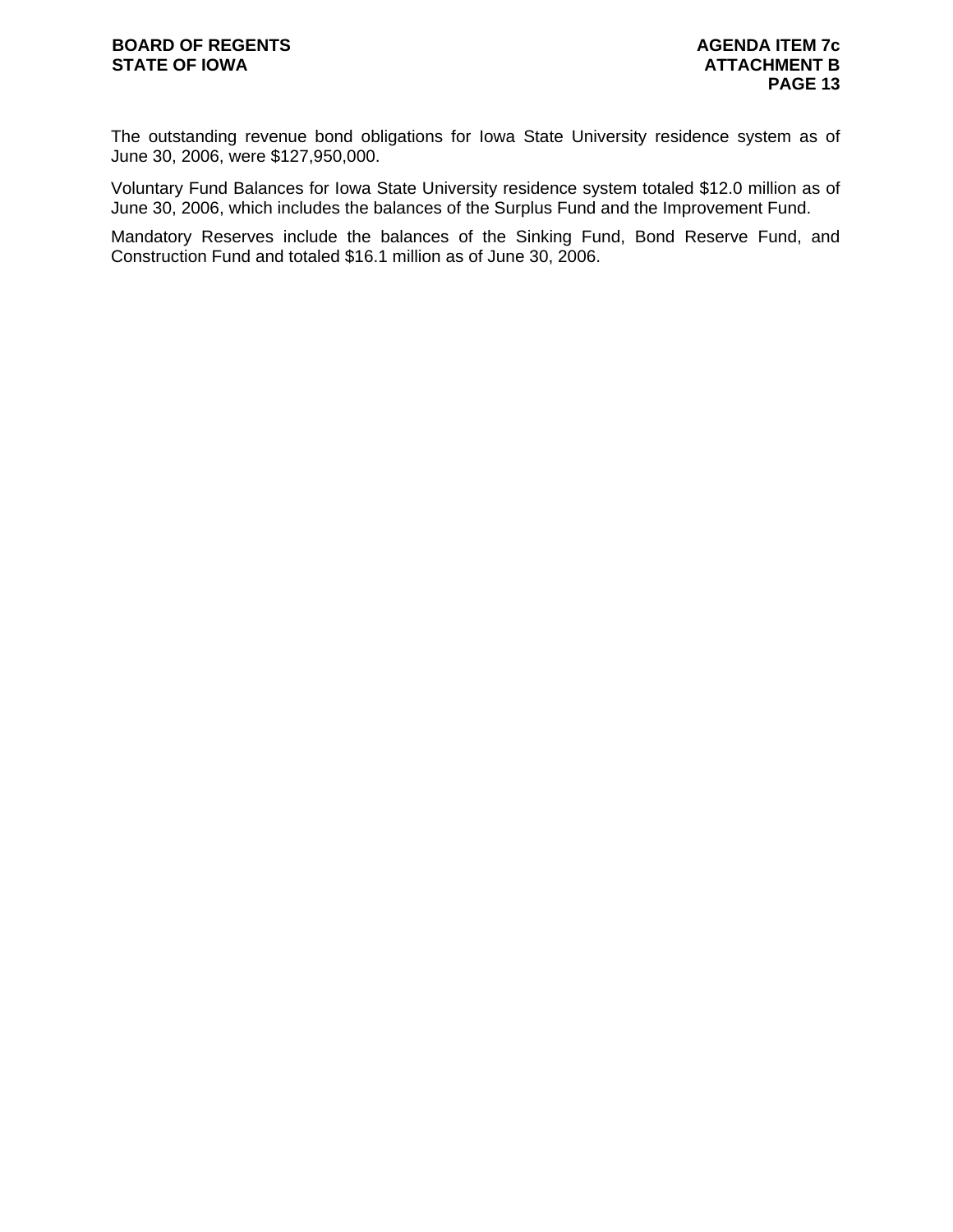### **BOARD OF REGENTS AGENUS AGENDA ITEM 7c STATE OF IOWA ATTACHMENT C**

### **University of Northern Iowa**

The following compares the FY 2006 general fund approved budget with the actual revenue and expenditure transactions. The comparison includes all appropriated units. Expenditures for student financial aid were 19.0% of actual tuition revenues.

|                                  | University of Northern Iowa - General Fund<br><b>FY 2006</b> |                        |    |               |    |                          |                                          |  |  |  |  |  |  |
|----------------------------------|--------------------------------------------------------------|------------------------|----|---------------|----|--------------------------|------------------------------------------|--|--|--|--|--|--|
|                                  |                                                              | <b>Approved Budget</b> |    | <b>Actual</b> |    | Variance<br>(Over/Under) | <b>Proposed Revised</b><br><b>Budget</b> |  |  |  |  |  |  |
| <b>REVENUES</b>                  |                                                              |                        |    |               |    |                          |                                          |  |  |  |  |  |  |
| <b>APPROPRIATIONS</b>            |                                                              |                        |    |               |    |                          |                                          |  |  |  |  |  |  |
| General                          | \$                                                           | 82,908,587             | \$ | 82,908,587    | \$ |                          | 100.0%                                   |  |  |  |  |  |  |
| <b>RESOURCES</b>                 |                                                              |                        |    |               |    |                          |                                          |  |  |  |  |  |  |
| <b>Federal Support</b>           |                                                              |                        |    |               |    |                          |                                          |  |  |  |  |  |  |
| Interest                         |                                                              | 550,000                |    | 648,033       |    | 98,033                   | 117.8%                                   |  |  |  |  |  |  |
| <b>Tuition and Fees</b>          |                                                              | 59,150,000             |    | 58,355,985    |    | (794, 015)               | 98.7%                                    |  |  |  |  |  |  |
| <b>Reimbursed Indirect Costs</b> |                                                              | 2,150,000              |    | 2,108,863     |    | (41, 137)                | 98.1%                                    |  |  |  |  |  |  |
| Sales and Services               |                                                              | 565,000                |    | 636,722       |    | 71,722                   | 112.7%                                   |  |  |  |  |  |  |
| <b>TOTAL REVENUES</b>            | \$                                                           | 145,323,587            | \$ | 144,658,190   | \$ | (665, 397)               | 99.5%                                    |  |  |  |  |  |  |
| <b>EXPENDITURES</b>              |                                                              |                        |    |               |    |                          |                                          |  |  |  |  |  |  |
| Salaries                         | \$                                                           | 114,635,644 \$         |    | 112,940,306   | \$ | (1,695,338)              | 98.5%                                    |  |  |  |  |  |  |
| Prof. /Scientific Supplies       |                                                              | 10,792,102             |    | 10,618,795    |    | (173, 307)               | 98.4%                                    |  |  |  |  |  |  |
| <b>Library Acquisitions</b>      |                                                              | 1,891,520              |    | 1,968,207     |    | 76,687                   | 104.1%                                   |  |  |  |  |  |  |
| Rentals                          |                                                              | 890.000                |    | 899,358       |    | 9,358                    | 101.1%                                   |  |  |  |  |  |  |
| <b>Utilities</b>                 |                                                              | 4,311,470              |    | 4,525,015     |    | 213,545                  | 105.0%                                   |  |  |  |  |  |  |
| <b>Building Repairs</b>          |                                                              | 1,171,875              |    | 1,587,610     |    | 415,735                  | 135.5%                                   |  |  |  |  |  |  |
| <b>Auditor of State</b>          |                                                              | 235,000                |    | 186,609       |    | (48, 391)                | 79.4%                                    |  |  |  |  |  |  |
| Equipment                        |                                                              | 610,410                |    | 870,640       |    | 260,230                  | 142.6%                                   |  |  |  |  |  |  |
| Aid to Individuals               |                                                              | 10,785,566             |    | 11,061,650    |    | 276,084                  | 102.6%                                   |  |  |  |  |  |  |
| TOTAL EXPENDITURES               | \$                                                           | 145,323,587            | \$ | 144,658,190   | \$ | (665, 397)               | 99.5%                                    |  |  |  |  |  |  |

Revenue Variances

- Interest income exceeded budget attributable to an increase in the targeted federal funds rates from 3.25% to 5.25%.
- Tuition was under budget resulting from a decrease in the 2005 summer session enrollment and fewer non-resident students enrolled for the academic semesters.
- Sales and services were over budget due to an increase in contract activity and on-campus vending contracts.

Expense Variances

- Salary costs were under budget because of unfilled faculty positions and the use of adjuncts.
- Funds from the budgeted salary and supplies lines were used to fund the overall revenue shortfall, additional library acquisitions, increased utility costs, needed building repairs and equipment, and additional scholarships.

Reallocations of \$4.8 million were accomplished as budgeted. Reallocated funds were directed to support an effective, efficient, and diverse university environment; recruit faculty in fields of strategic importance; invest in student learning; and pay negotiated salary and related benefit cost increases.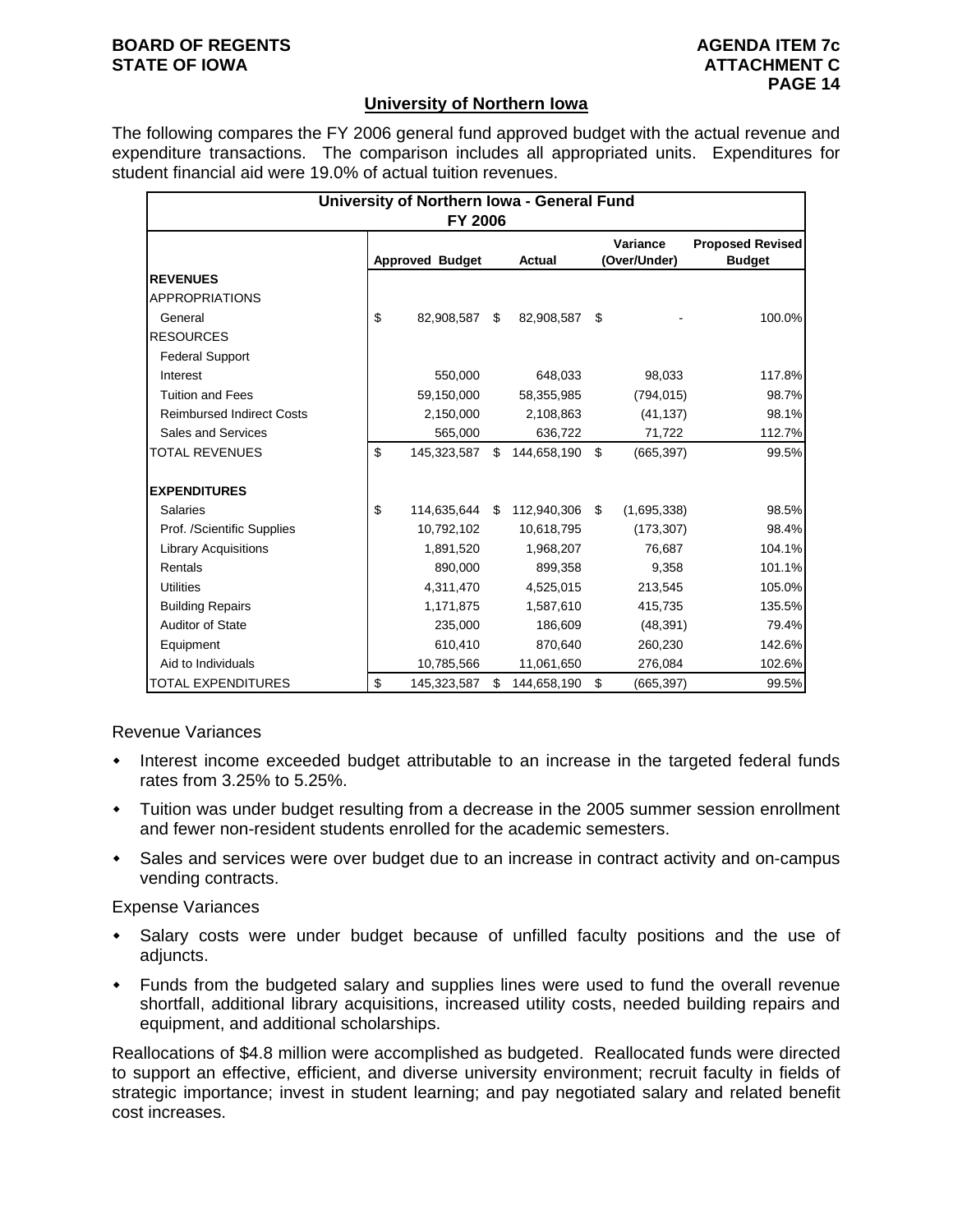### **BOARD OF REGENTS AGENUS AGENDA ITEM 7c STATE OF IOWA ATTACHMENT C**

|                                  |                   |                    | University of Northern Iowa - General Fund | FY 2001 - FY 2006 |    |             |    |             |                   |
|----------------------------------|-------------------|--------------------|--------------------------------------------|-------------------|----|-------------|----|-------------|-------------------|
|                                  | FY 2001           | FY 2002<br>FY 2003 |                                            | FY 2004           |    | FY 2005     |    | FY 2006     |                   |
| <b>REVENUES</b>                  |                   |                    |                                            |                   |    |             |    |             |                   |
| General                          | \$<br>91,829,144  | \$                 | 84,834,889                                 | \$<br>82,815,878  | \$ | 78,578,624  | \$ | 78,404,970  | \$<br>82,908,587  |
| Interest                         | 426,180           |                    | 461,048                                    | 755,148           |    | 394,052     |    | 561,082     | 648,033           |
| <b>Tuition and Fees</b>          | 36,506,393        |                    | 39,784,728                                 | 47,485,577        |    | 54,441,031  |    | 57,790,017  | 58,355,985        |
| <b>Reimbursed Indirect Costs</b> | 1,536,354         |                    | 1,829,627                                  | 1,913,640         |    | 2,081,363   |    | 2,108,548   | 2,108,863         |
| Sales and Services               | 656,244           |                    | 645,630                                    | 561,801           |    | 615,253     |    | 600,227     | 636,722           |
| <b>TOTAL REVENUES</b>            | \$<br>130,954,315 | \$                 | 127,555,922                                | \$<br>133,532,044 | \$ | 136,110,323 | \$ | 139,464,844 | \$<br>144,658,190 |
| <b>EXPENDITURES</b>              |                   |                    |                                            |                   |    |             |    |             |                   |
| <b>Salaries</b>                  | \$<br>101,987,529 | $\mathbb{S}$       | 103,149,526                                | \$<br>105,065,391 | \$ | 107,740,739 | \$ | 109,242,419 | \$<br>112,940,306 |
| Prof. /Scientific Supplies       | 11,539,315        |                    | 9,527,111                                  | 11,081,558        |    | 10,016,599  |    | 10,157,633  | 10,618,795        |
| <b>Library Acquisitions</b>      | 2,051,090         |                    | 1,950,490                                  | 2,204,419         |    | 1,165,001   |    | 1,899,180   | 1,968,207         |
| Rentals                          | 774,893           |                    | 933,178                                    | 906,814           |    | 884,907     |    | 892,104     | 899,358           |
| <b>Utilities</b>                 | 3,141,386         |                    | 2,933,820                                  | 3,314,299         |    | 3,572,510   |    | 3,964,040   | 4,525,015         |
| <b>Building Repairs</b>          | 2,236,707         |                    | 529,790                                    | 508,489           |    | 1,148,445   |    | 1,521,404   | 1,587,610         |
| <b>Auditor of State</b>          | 130,334           |                    | 148,759                                    | 179,026           |    | 206,272     |    | 201,610     | 186,609           |
| Equipment                        | 1,536,662         |                    | 580,961                                    | 855,141           |    | 1,092,346   |    | 695,135     | 870,640           |
| Aid to Individuals               | 7,556,398         |                    | 7,802,287                                  | 9,416,906         |    | 10,283,503  |    | 10,891,319  | 11,061,650        |
| <b>TOTAL EXPENDITURES</b>        | \$<br>130,954,314 | \$                 | 127,555,922                                | \$<br>133,532,043 | \$ | 136,110,323 | \$ | 139,464,844 | \$<br>144,658,190 |

|                                                     | <b>University of Northern Iowa Athletics</b> |                 |      |            |                |
|-----------------------------------------------------|----------------------------------------------|-----------------|------|------------|----------------|
|                                                     | FY 2006                                      | FY 2006         |      | Variance   |                |
|                                                     | <b>Budget</b>                                | Actual          |      | Over/Under | <b>Percent</b> |
| Sports Income                                       | \$<br>1,396,400                              | \$<br>1,720,490 | S    | 324,090    | 123.2%         |
| Alumni / Foundation / Corp Support /<br>Sponsorship | 921,170                                      | 720,636         |      | (200, 534) | 78.2%          |
| Athletic Conference / NCAA                          | 290,000                                      | 444,779         |      | 154,779    | 153.4%         |
| <b>General University Support</b>                   | 4,945,698                                    | 5,107,784       |      | 162,086    | 103.3%         |
| <b>Student Fees</b>                                 | 1,117,839                                    | 1,125,344       |      | 7,505      | 100.7%         |
| Other Income                                        | 337,500                                      | 372,044         |      | 34,544     | 110.2%         |
| <b>Total Revenues</b>                               | \$<br>9,008,607                              | \$<br>9,491,077 |      | 482,470    | 105.4%         |
| <b>Expenses</b>                                     |                                              |                 |      |            |                |
| Men's Sports                                        | \$<br>4,172,042 \$                           | 4,662,165       |      | 490,123    | 111.7%         |
| Women's Sports                                      | 2,902,075                                    | 2,885,726       |      | (16, 349)  | 99.4%          |
| Other Expenses                                      | 1,934,490                                    | 1,943,186       |      | 8,696      | 100.4%         |
| <b>Total Expenses</b>                               | \$<br>9,008,607                              | \$<br>9,491,077 | - \$ | 482,470    | 105.4%         |

Revenue Variances

- Sports income exceeded budget primarily attributable to a men's basketball revenue increase as a result of individual ticket sale increases and a one-time coaching contract buyout.
- Foundation scholarship awards were under budget resulting in less quasi-endowment support needed to balance year-end operating expenses.
- NCAA support exceeded the budget because of multiple, unbudgeted supplemental distributions for post season tournament participation.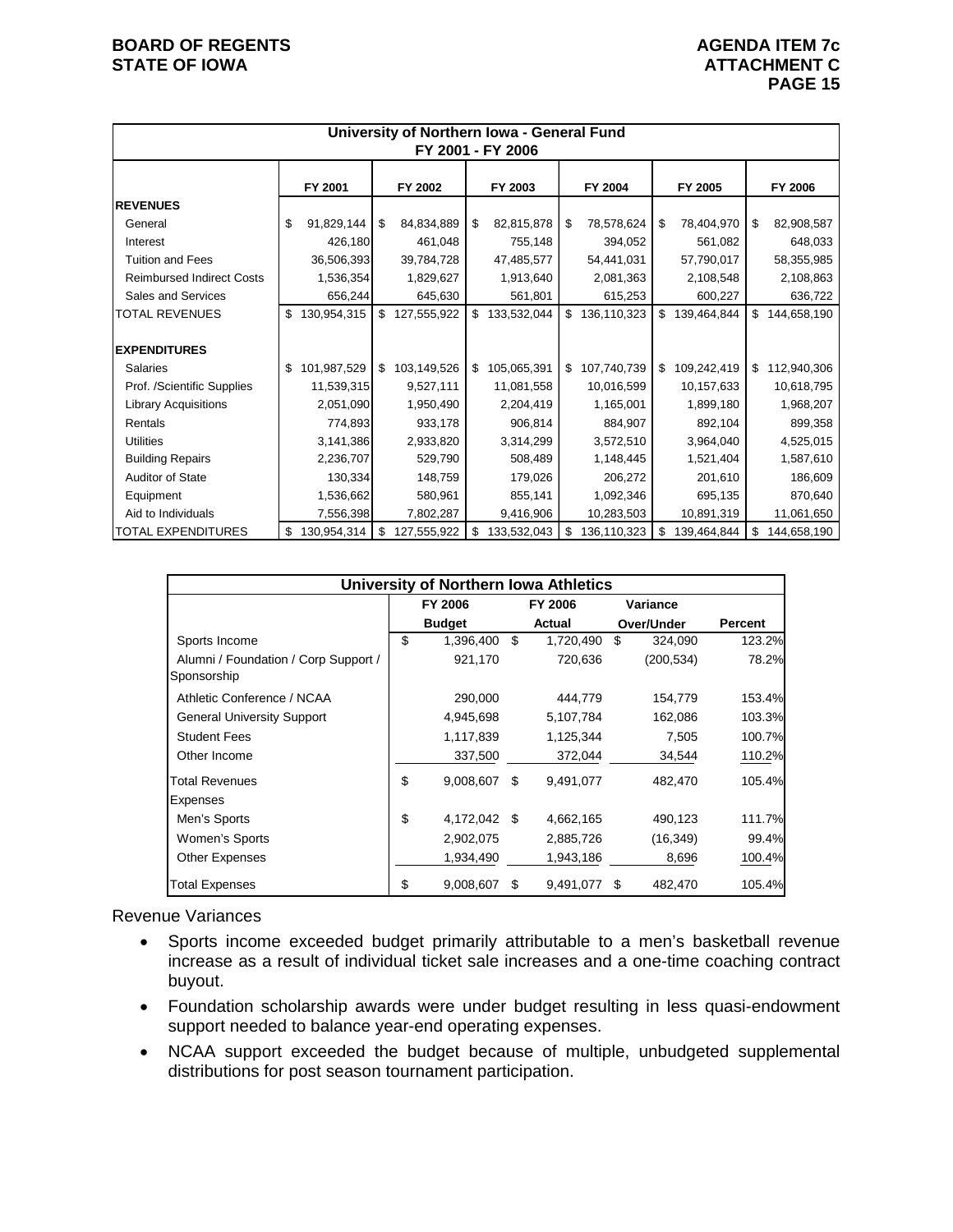### **BOARD OF REGENTS AGENUS AGENDA ITEM 7c STATE OF IOWA ATTACHMENT C**

Expense Variances

• Men's sports expenses exceeded budget primarily due to travel costs associated with the football playoffs and NCAA tournament basketball participation.

|                                   |                 | University of Northern Iowa Athletics |                |                  |                 |                 |  |  |  |  |  |
|-----------------------------------|-----------------|---------------------------------------|----------------|------------------|-----------------|-----------------|--|--|--|--|--|
| FY 2001-FY 2006                   |                 |                                       |                |                  |                 |                 |  |  |  |  |  |
|                                   | FY 2001         | FY 2002                               | FY 2003        | FY 2004          | FY 2005         | FY 2006         |  |  |  |  |  |
| Revenues                          |                 |                                       |                |                  |                 |                 |  |  |  |  |  |
| Sports Income                     | \$<br>823,724   | \$<br>1,063,442                       | \$1,141,391    | 1,267,919<br>\$  | \$1,356,431     | 1,720,490<br>\$ |  |  |  |  |  |
| Alumni / Foundation /             |                 |                                       |                |                  |                 |                 |  |  |  |  |  |
| Corp Support / Sponsorship        | 1,314,957       | 1,009,027                             | 373,481        | 465,838          | 844,323         | 720,636         |  |  |  |  |  |
| Athletic Conference /             |                 |                                       |                |                  |                 |                 |  |  |  |  |  |
| <b>NCAA Support</b>               | 169,961         | 209,255                               | 282,647        | 470,408          | 390,617         | 444,779         |  |  |  |  |  |
| <b>General University Support</b> | 3,572,435       | 3,848,105                             | 4,149,209      | 4,662,997        | 4,860,848       | 5,107,784       |  |  |  |  |  |
| <b>Student Fees</b>               | 622,626         | 682,617                               | 1,086,088      | 1,224,963        | 1,111,067       | 1,125,344       |  |  |  |  |  |
| Other Income                      | 346,360         | 293,930                               | 270,093        | 242,433          | 284,355         | 372,044         |  |  |  |  |  |
| <b>Total Revenues</b>             | 6,850,063<br>\$ | \$<br>7,106,376                       | \$7,302,909    | \$8,334,558      | \$8,847,641     | \$9,491,077     |  |  |  |  |  |
| Expenses                          |                 |                                       |                |                  |                 |                 |  |  |  |  |  |
| Men's Sports                      | 3,407,789<br>\$ | \$<br>3,418,414                       | \$3,565,815    | 3,926,360<br>\$  | \$4,201,243     | \$<br>4,662,165 |  |  |  |  |  |
| Women's Sports                    | 1,886,378       | 2,115,349                             | 2,241,123      | 2,518,246        | 2,795,438       | 2,885,726       |  |  |  |  |  |
| Other Expenses                    | 1,555,896       | 1,572,613                             | 1,495,971      | 1,889,952        | 1,850,960       | 1,943,186       |  |  |  |  |  |
| <b>Total Expenses</b>             | 6,850,063<br>\$ | 7,106,376<br>S                        | 7,302,909<br>S | 8,334,558<br>\$. | 8,847,641<br>S. | 9,491,077<br>\$ |  |  |  |  |  |

|                                    | University of Northern Iowa Residence System - FY 2006 |               |                          |                |  |  |  |  |  |  |  |  |
|------------------------------------|--------------------------------------------------------|---------------|--------------------------|----------------|--|--|--|--|--|--|--|--|
|                                    | <b>Budget</b>                                          | <b>Actual</b> | Variance<br>Over/(Under) | <b>Percent</b> |  |  |  |  |  |  |  |  |
| Revenues                           | \$25,179,395                                           | \$27,018,686  | \$1,839,291              | 107.3%         |  |  |  |  |  |  |  |  |
| <b>Expenditures</b>                | 20,654,481                                             | 21,048,052    | \$393,571                | 101.9%         |  |  |  |  |  |  |  |  |
| <b>Debt Service</b>                | 3,303,392                                              | 3.303.392     |                          | 100.0%         |  |  |  |  |  |  |  |  |
| <b>Mandatory Transfers</b>         | 330,000                                                | 330,000       |                          | 100.0%         |  |  |  |  |  |  |  |  |
| <b>Net Revenues</b>                | 891,522                                                | 2.337.242     | \$1,445,720              | 262.2%         |  |  |  |  |  |  |  |  |
| Net Revenues as % of Gross Revenue | 3.5%                                                   | 8.7%          |                          |                |  |  |  |  |  |  |  |  |

The UNI Residence System revenues exceeded the budget primarily because more returning students elected to remain on campus resulting in an increase in occupancy and a subsequent increase in residential dining operations.

Total expenditures slightly exceeded the budget as a result of the increased occupancy while administrative and operational costs for residential dining, catering, and the residence system were under budget due to reduced staff and efficient and effective management.

UNI's 2-Year Advantage Plan allows students to sign a two-year contract and lock in room and board rates. The plan continues to grow in popularity as 46% of all residents participated in the plan in the fall of 2006 as compared to 26% in the fall of 2004.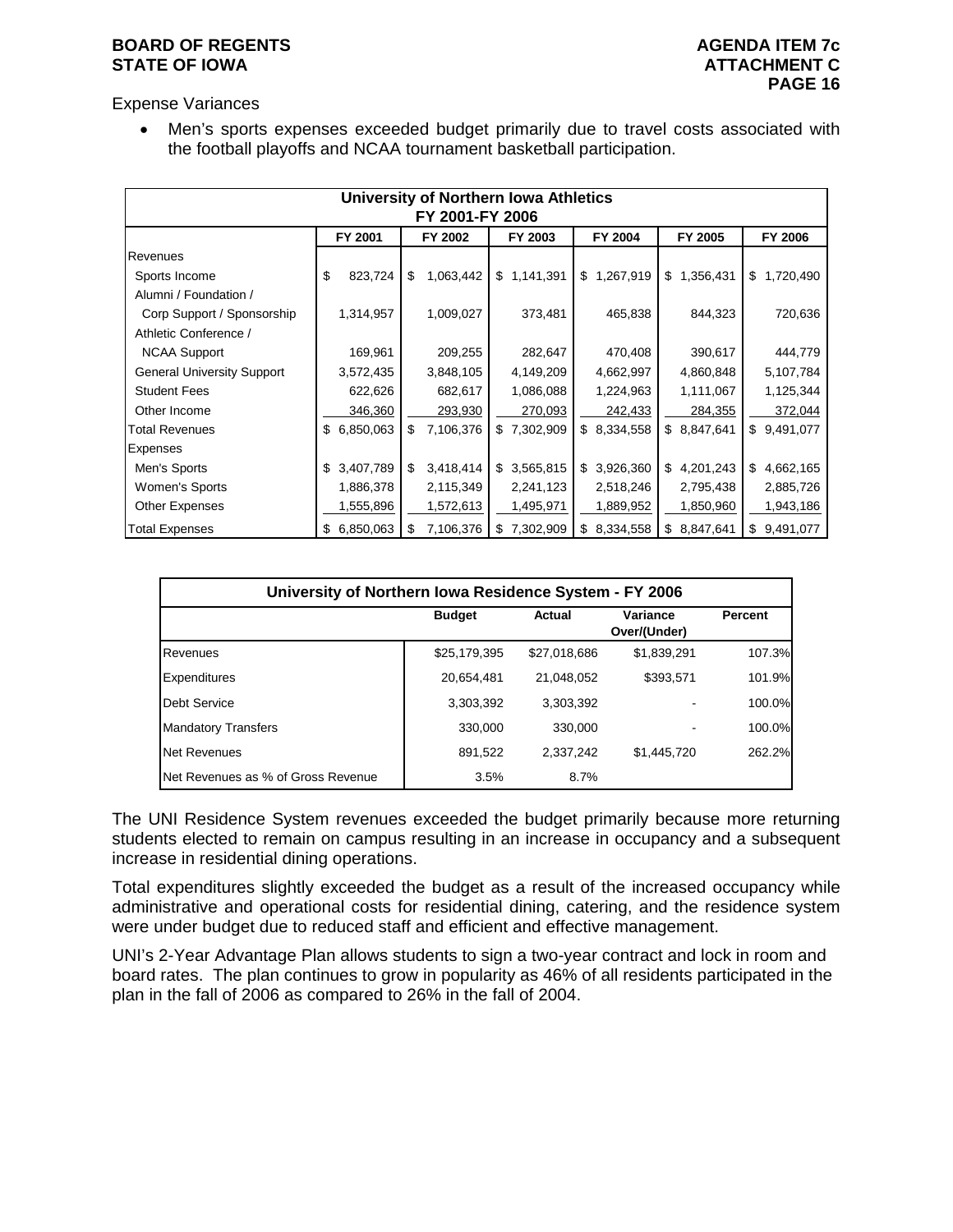| University of Northern Iowa - Residence System<br>FY 2001 - FY 2006 |                  |                  |                  |                 |                  |                  |  |  |  |  |
|---------------------------------------------------------------------|------------------|------------------|------------------|-----------------|------------------|------------------|--|--|--|--|
| FY 2001<br>FY 2003<br>FY 2004<br>FY 2005<br>FY 2006<br>FY 2002      |                  |                  |                  |                 |                  |                  |  |  |  |  |
|                                                                     |                  |                  |                  |                 |                  |                  |  |  |  |  |
| Revenues                                                            | 24,522,544<br>\$ | 24,817,829<br>\$ | 24,158,490<br>\$ | 23,774,707<br>S | 24,653,493<br>\$ | 27,018,686<br>\$ |  |  |  |  |
| <b>Expenditures for Operations</b>                                  | 18,018,387       | 19,282,151       | 18,491,104       | 18,027,628      | 20,088,426       | 21,048,052       |  |  |  |  |
| Debt Service and Mandatory Transfers                                | 3,132,036        | 3,141,508        | 3,467,817        | 3,142,104       | 3,339,341        | 3,633,392        |  |  |  |  |
| Net Revenues after Debt Serv/Mand                                   |                  |                  |                  |                 |                  |                  |  |  |  |  |
| Transfers                                                           | \$<br>3,372,121  | 2,394,170<br>\$  | 2,199,569<br>\$  | 2,604,975       | 1,225,726<br>\$  | 2,337,242<br>\$  |  |  |  |  |
| Net Revenues as % of Gross Revenue                                  | 13.8%            | 9.6%             | 9.1%             | 11.0%           | 5.0%             | 8.7%             |  |  |  |  |

The residence system annual report provides FY 2006 enrollment data, residence hall and apartment occupancy, and financial operations. The annual report presents data for FY 2005 and FY 2006.

| University of Northern Iowa Residence System |                  |                  |        |          |  |  |  |  |  |
|----------------------------------------------|------------------|------------------|--------|----------|--|--|--|--|--|
|                                              | <b>Fall 2005</b> | <b>Fall 2006</b> | Change | % Change |  |  |  |  |  |
| Enrollment                                   |                  |                  |        |          |  |  |  |  |  |
| <b>Total University</b>                      | 12,513           | 12,260           | $-253$ | $-2.40%$ |  |  |  |  |  |
| Lower Division                               | 4,193            | 4,185            | -8     | 0.90%    |  |  |  |  |  |
| % of Total                                   | 33.51%           | 34.14%           |        |          |  |  |  |  |  |
| <b>Total Occupancy</b>                       | 3,898            | 4.041            | 143    | 4.20%    |  |  |  |  |  |
| Occupancy as a                               |                  |                  |        |          |  |  |  |  |  |
| % of Enrollment                              | 31.15%           | 32.96%           |        |          |  |  |  |  |  |

The outstanding revenue bond obligations for UNI's residence system as of June 30, 2006, were \$34,040,000.

Voluntary Reserves for the UNI's residence system, which totaled \$4.0 million as of June 30, 2006, include the balance of funds from the Operation and Maintenance Fund, Surplus Fund, and Improvement Fund.

Mandatory Reserves include the balances of the Sinking Fund, Bond Reserve Fund, and Bond Construction Fund and totaled \$3.3 million as of June 30, 2006.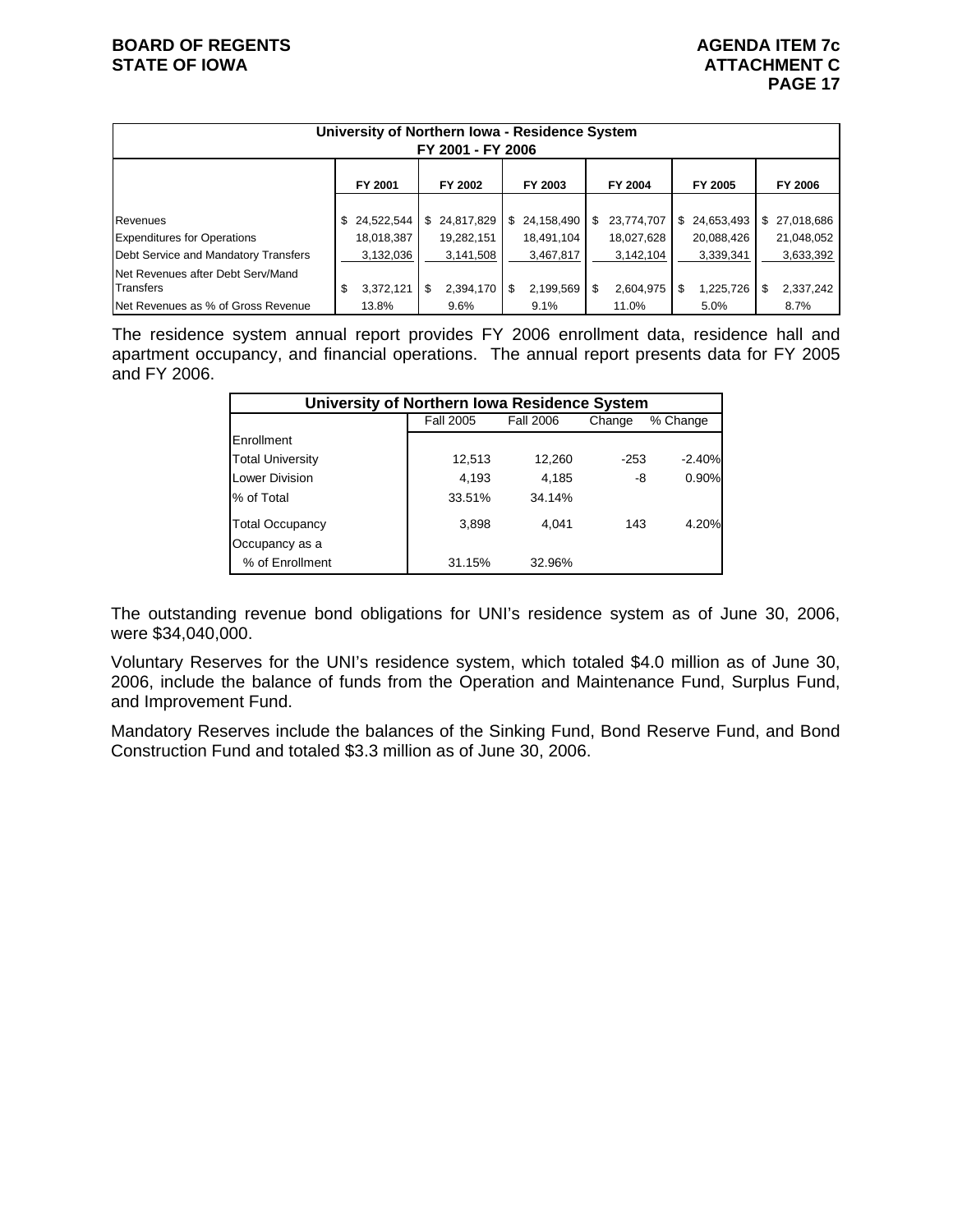### **BOARD OF REGENTS AGENUS AGENDA ITEM 7c STATE OF IOWA ATTACHMENT D**

# **Iowa School for the Deaf**

The following compares the FY 2006 general fund approved budget with actual revenue and expenditure transactions.

| <b>Iowa School for the Deaf - General Fund</b><br>FY 2006 |    |                           |    |           |    |                          |                                                            |  |
|-----------------------------------------------------------|----|---------------------------|----|-----------|----|--------------------------|------------------------------------------------------------|--|
|                                                           |    | Approved<br><b>Budget</b> |    | Actual    |    | Variance<br>(Over/Under) | Actual as % of<br><b>Proposed</b><br><b>Revised Budget</b> |  |
| <b>REVENUES</b>                                           |    |                           |    |           |    |                          |                                                            |  |
| <b>APPROPRIATIONS</b>                                     |    |                           |    |           |    |                          |                                                            |  |
| General                                                   | \$ | 8,810,471                 | \$ | 8,810,471 | \$ |                          | 100.0%                                                     |  |
| Other (DOE Funds)                                         |    | 169,342                   |    | 170,800   |    | 1,458                    | 100.9%                                                     |  |
| <b>RESOURCES</b>                                          |    |                           |    |           |    |                          |                                                            |  |
| <b>Federal Support</b>                                    |    | 54,000                    |    | 47,033    |    | (6,967)                  | 87.1%                                                      |  |
| Interest                                                  |    | 25.000                    |    | 30.482    |    | 5.482                    | 121.9%                                                     |  |
| Sales and Services                                        |    | 322,693                   |    | 309,476   |    | (13, 217)                | 95.9%                                                      |  |
| Other Income                                              |    | 14,138                    |    | 11,916    |    | (2,222)                  | 84.3%                                                      |  |
| TOTAL REVENUES                                            | \$ | 9,395,644                 | \$ | 9,380,178 | \$ | (15, 466)                | 99.8%                                                      |  |
| <b>EXPENDITURES</b>                                       |    |                           |    |           |    |                          |                                                            |  |
| Salaries                                                  | \$ | 7,541,469                 | \$ | 7,401,483 | \$ | (139,986)                | 98.1%                                                      |  |
| Prof. /Scientific Supplies                                |    | 1.051.291                 |    | 1,143,883 |    | 92.592                   | 108.8%                                                     |  |
| <b>Library Acquisitions</b>                               |    | 8,226                     |    | 8,312     |    | 86                       | 101.0%                                                     |  |
| <b>Utilities</b>                                          |    | 357,997                   |    | 370,130   |    | 12,133                   | 103.4%                                                     |  |
| <b>Building Repairs</b>                                   |    | 298,415                   |    | 338,551   |    | 40,136                   | 113.4%                                                     |  |
| <b>Auditor of State</b>                                   |    | 57,000                    |    | 33,953    |    | (23, 047)                | 59.6%                                                      |  |
| Equipment                                                 |    | 81,246                    |    | 83,866    |    | 2,620                    | 103.2%                                                     |  |
| TOTAL EXPENDITURES                                        | \$ | 9,395,644                 | \$ | 9,380,178 | \$ | (15, 466)                | 99.8%                                                      |  |

While total general fund revenues and expenditures were consistent with the budget, line item variance explanations are provided below.

Revenue Variances

- Federal support revenue was less than budgeted because of fewer students qualifying for Federal School Lunch Program reimbursement.
- Interest income was more than budgeted attributable to consistently higher interest rates on investments.

Expense Variances

- Salary costs were slightly less than the budget as a result of not filling several positions that became vacant during the year.
- Building repairs were slightly higher than budgeted. Salary savings were used for projects such as deferred maintenance, fire-safety issues, asbestos abatement, painting and electrical work.
- Auditor of State expenses were less than budgeted due to a change in the scope of the audit.

Reallocations of \$176,031 were accomplished as budgeted. Funds that had been provided for the School's regular deaf education classroom were reallocated to a new, self-contained program designed for multi-handicapped deaf and hard of hearing children.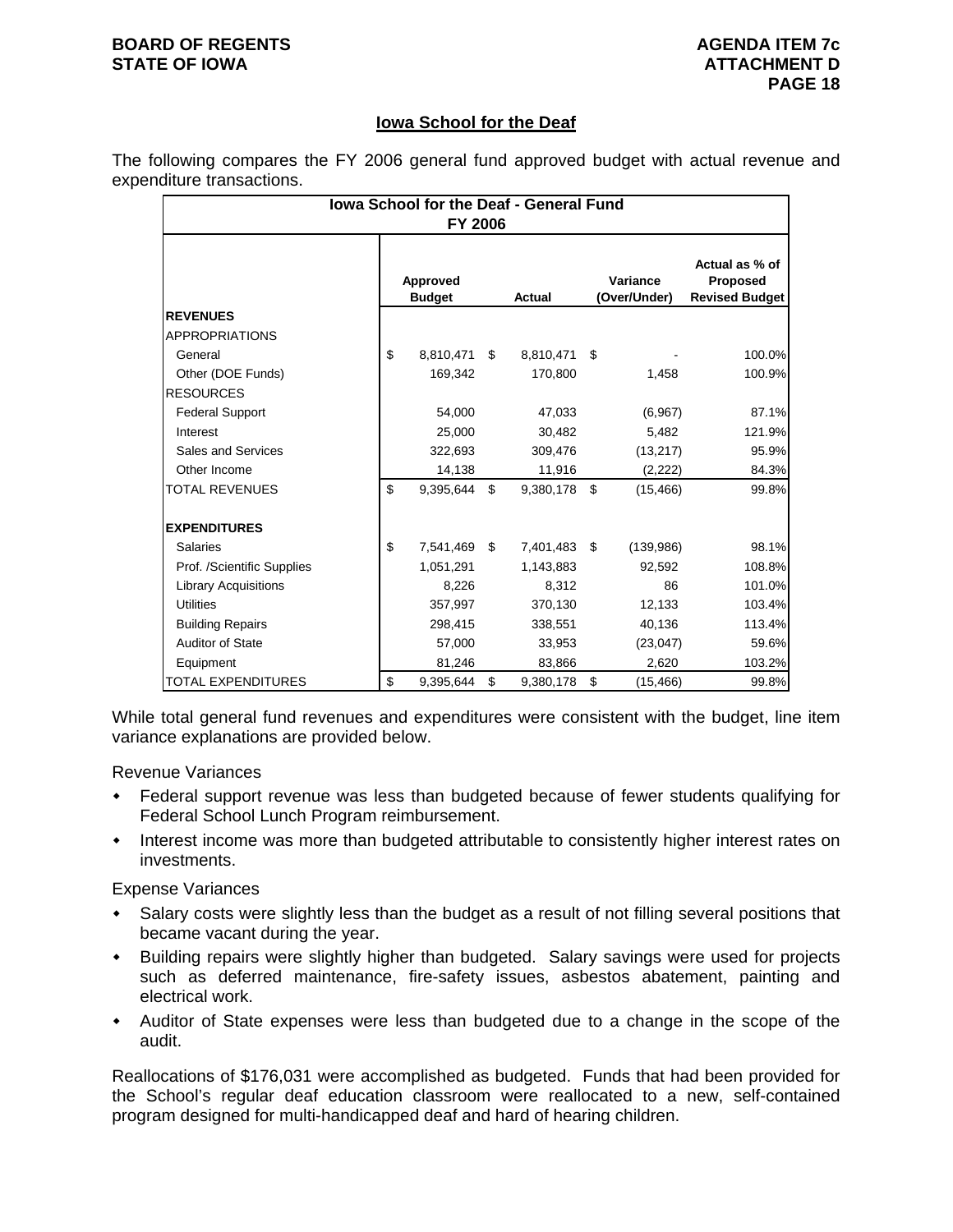| lowa School for the Deaf - General Fund<br>FY 2001 - FY 2006 |                 |                 |             |             |                 |             |  |  |  |
|--------------------------------------------------------------|-----------------|-----------------|-------------|-------------|-----------------|-------------|--|--|--|
|                                                              | FY 2001         | FY 2002         | FY 2003     | FY 2004     | FY 2005         | FY 2006     |  |  |  |
| <b>REVENUES</b><br><b>APPROPRIATIONS</b>                     |                 |                 |             |             |                 |             |  |  |  |
| General                                                      | 8,178,008<br>\$ | \$7,891,351     | \$7,943,985 | \$8,120,310 | \$8,470,471     | \$8,810,471 |  |  |  |
| Other (DOE Funds)                                            | 192,888         | 181,783         | 174,813     | 172,394     | 171,967         | 170,800     |  |  |  |
| <b>RESOURCES</b>                                             |                 |                 |             |             |                 |             |  |  |  |
| <b>Federal Support</b>                                       | 58,709          | 53,926          | 52,038      | 49,381      | 54,130          | 47,033      |  |  |  |
| Interest                                                     | 52,005          | 47,128          | 22,505      | 9,580       | 15,306          | 30,482      |  |  |  |
| Sales and Services                                           | 313,477         | 304,628         | 316,289     | 327,975     | 321,082         | 309,476     |  |  |  |
| Other Income                                                 |                 |                 | 17,785      | 11,916      | 11,916          | 11,916      |  |  |  |
| <b>TOTAL REVENUES</b>                                        | \$ 8,795,087    | \$<br>8,478,816 | \$8,527,415 | \$8,691,556 | \$<br>9,044,872 | \$9,380,178 |  |  |  |
|                                                              |                 |                 |             |             |                 |             |  |  |  |
| <b>EXPENDITURES</b>                                          |                 |                 |             |             |                 |             |  |  |  |
| <b>Salaries</b>                                              | 6,606,594<br>\$ | \$6,533,571     | \$6,673,337 | \$6,916,112 | 6,966,833<br>\$ | \$7,401,483 |  |  |  |
| Prof. /Scientific Supplies                                   | 951,597         | 985,739         | 1,041,045   | 1,018,639   | 1,083,509       | 1,143,883   |  |  |  |
| <b>Library Acquisitions</b>                                  | 7,876           | 5,362           | 5,075       | 5,891       | 7,036           | 8,312       |  |  |  |
| <b>Utilities</b>                                             | 297,882         | 220,663         | 305,461     | 307,937     | 325,752         | 370,130     |  |  |  |
| <b>Building Repairs</b>                                      | 741,221         | 572,136         | 368,246     | 329,201     | 500,154         | 338,551     |  |  |  |
| <b>Auditor of State</b>                                      | 56,847          | 46,029          | 43,139      | 46,035      | 39,011          | 33,953      |  |  |  |
| Equipment                                                    | 133,070         | 115,316         | 91,112      | 67,741      | 122,577         | 83,866      |  |  |  |
| <b>TOTAL EXPENDITURES</b>                                    | \$8,795,087     | 8,478,816<br>\$ | \$8,527,415 | \$8,691,556 | \$<br>9,044,872 | \$9,380,178 |  |  |  |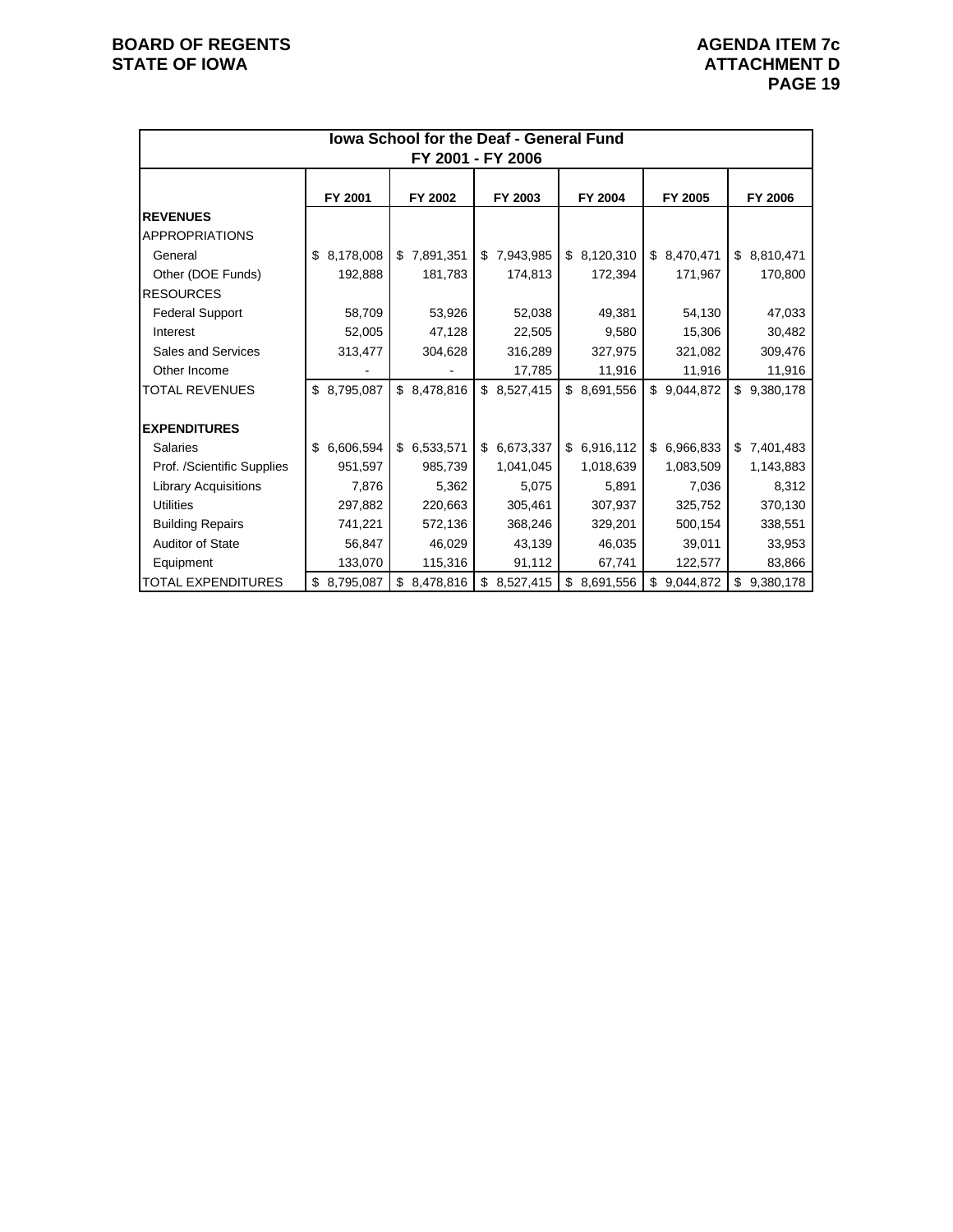#### **BOARD OF REGENTS AGENUS AGENDA ITEM 7c STATE OF IOWA ATTACHMENT E**

# **Iowa Braille and Sight Saving School**

The following compares the FY 2006 general fund approved budget with actual revenue and expenditure transactions.

| Iowa Braille and Sight Saving School - General Fund<br><b>FY 2006</b> |                           |           |    |               |    |                          |                                                               |  |  |
|-----------------------------------------------------------------------|---------------------------|-----------|----|---------------|----|--------------------------|---------------------------------------------------------------|--|--|
|                                                                       | Approved<br><b>Budget</b> |           |    | <b>Actual</b> |    | Variance<br>(Over/Under) | Actual as % of<br>Proposed<br><b>Revised</b><br><b>Budget</b> |  |  |
| <b>REVENUES</b>                                                       |                           |           |    |               |    |                          |                                                               |  |  |
| <b>APPROPRIATIONS</b>                                                 |                           |           |    |               |    |                          |                                                               |  |  |
| General                                                               | \$                        | 4,930,295 | \$ | 4,930,295     | \$ |                          | 100.0%                                                        |  |  |
| Other (DOE Funds)                                                     |                           | 93,800    |    | 93,800        |    |                          | 100.0%                                                        |  |  |
| <b>RESOURCES</b>                                                      |                           |           |    |               |    |                          |                                                               |  |  |
| <b>Federal Support</b>                                                |                           | 261,868   |    | 251,033       |    | (10, 835)                | 95.9%                                                         |  |  |
| Interest                                                              |                           | 18,200    |    | 19,356        |    | 1,156                    | 106.4%                                                        |  |  |
| <b>Reimbursed Indirect Costs</b>                                      |                           | 106,279   |    | 100,259       |    | (6,020)                  | 94.3%                                                         |  |  |
| Sales and Services                                                    |                           | 83,709    |    | 87,267        |    | 3,558                    | 104.3%                                                        |  |  |
| Other                                                                 |                           | 18,677    |    | 18,293        |    | (384)                    | 97.9%                                                         |  |  |
| <b>TOTAL REVENUES</b>                                                 | \$                        | 5,512,828 | \$ | 5,500,303     | \$ | (12, 525)                | 99.8%                                                         |  |  |
| <b>EXPENDITURES</b>                                                   |                           |           |    |               |    |                          |                                                               |  |  |
| <b>Salaries</b>                                                       | \$                        | 4,477,634 | \$ | 4,374,062     | \$ | (103, 572)               | 97.7%                                                         |  |  |
| Prof. /Scientific Supplies                                            |                           | 651,060   |    | 708,308       |    | 57,248                   | 108.8%                                                        |  |  |
| <b>Library Acquisitions</b>                                           |                           | 7,212     |    | 5,383         |    | (1,829)                  | 74.6%                                                         |  |  |
| <b>Utilities</b>                                                      |                           | 185,165   |    | 208,045       |    | 22,880                   | 112.4%                                                        |  |  |
| <b>Building Repairs</b>                                               |                           | 110,257   |    | 136,088       |    | 25,831                   | 123.4%                                                        |  |  |
| <b>Auditor of State</b>                                               |                           | 26,000    |    | 24,731        |    | (1,269)                  | 95.1%                                                         |  |  |
| Equipment                                                             |                           | 55,500    |    | 43,686        |    | (11, 814)                | 78.7%                                                         |  |  |
| <b>TOTAL EXPENDITURES</b>                                             | \$                        | 5,512,828 | \$ | 5,500,303     | \$ | (12, 525)                | 99.8%                                                         |  |  |

While total general fund revenues and expenditures were consistent with the budget, line item variance explanations are provided below.

Revenue Variances

- Federal support was under budget due to over estimating net Medicaid receipts for which the school began claiming for services in January 2006.
- Interest income exceeded the budget created by higher than anticipated rates of return and cash balances.
- Reimbursed indirect costs were under budget caused from lower service billings to the AEAs/LEAs for unfilled positions.
- Sales and services revenue was more than budgeted because of increased refunds and reimbursements.

Expense Variances

- Salary costs were under budget attributable to an unfilled position and the superintendent position appointment at half-time. The salary savings was used to offset the increased utility costs and to refurbish classrooms and administrative offices.
- Utility costs were over budget created from increases in fuel costs.
- Building repairs were over budget due to refurbishing classrooms and administrative offices.
- Equipment purchases were under budget as a result of purchasing only critical equipment.